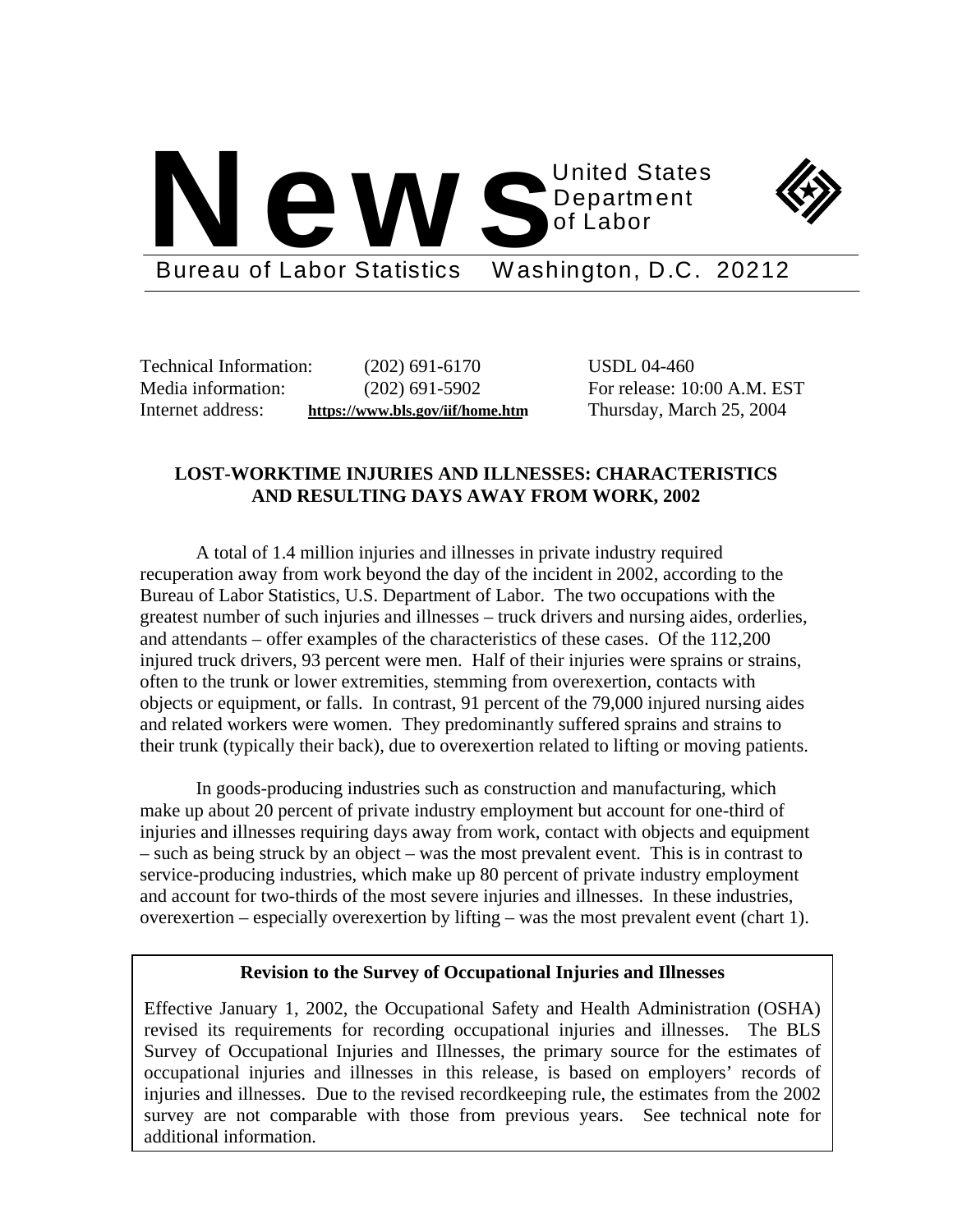This is the third of three annual releases from the BLS safety and health statistical series for 2002. The first release, in September 2003, covered work-related fatalities from the 2002 National Census of Fatal Occupational Injuries. In December 2003, a release based on the Survey of Occupational Injuries and Illnesses presented the number and frequency (incidence rates) of nonfatal occupational injuries and illnesses by industry and type of case. Injuries and illnesses with days away from work, job transfer, or restriction are comprised of two types:

- those requiring at least one day away from work, with or without job transfer or restricted work activity; and
- those requiring only job transfer or restricted work activity.

In 2002, there were 1.4 million cases requiring at least one day away from work and are the focus of this release. There were over 1,000,000 cases of injuries and illnesses reported in 2002 with only job transfer or restricted work activity.

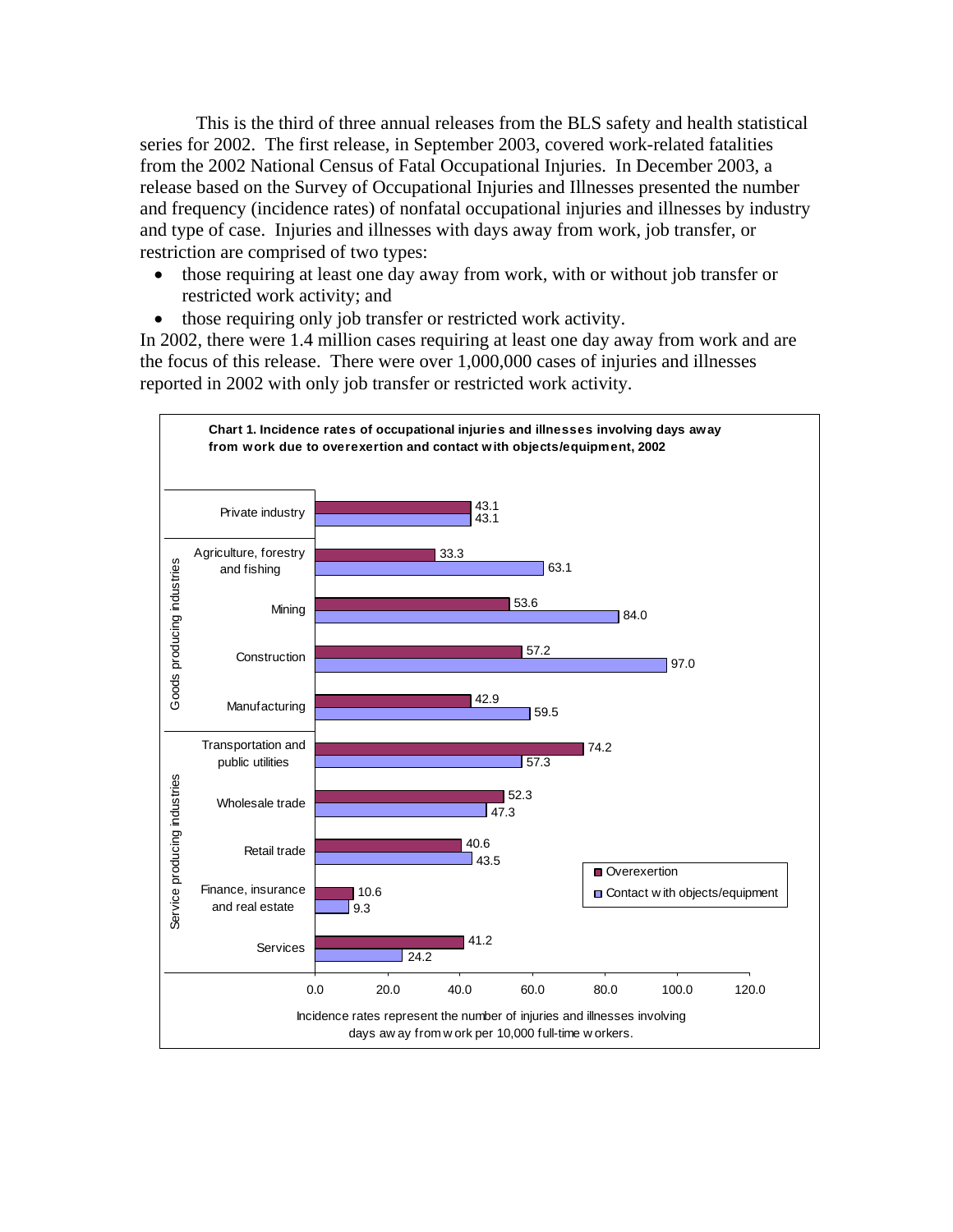Ten occupations accounted for one-third of the cases requiring recuperation away from work. Truck drivers experienced the most injuries and illnesses with 112,200 requiring days away from work followed by nursing aides, orderlies, and attendants with 79,000 and nonconstruction laborers with 76,600 (chart 2).



Sprains and strains, most often involving the back, accounted for 43 percent of injuries and illnesses resulting in days away from work in 2002. When sprains and strains, bruises and contusions, cuts and lacerations, and fractures are combined, they accounted for nearly two-thirds of the cases with days away from work (chart 3).

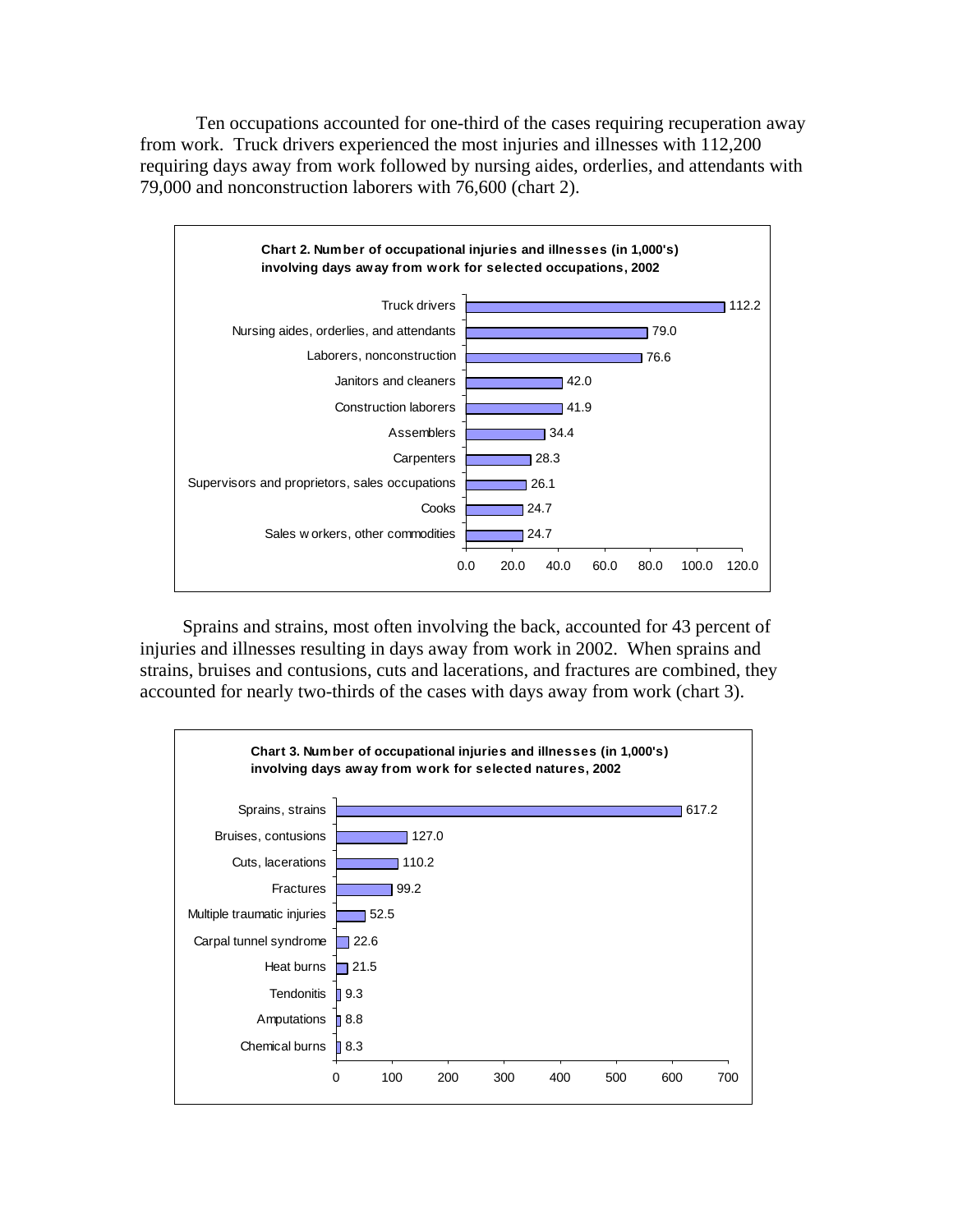## Worker demographics and case characteristics

*Demographic characteristics.* BLS collects data on gender, age, length of service with the employer at the time of the incident, and race or ethnic origin of workers sustaining an injury or illness resulting in days away from work (tables 1, 2, and 7). Worker demographics can be used to identify specific traits and patterns that may be relevant in efforts to reduce workplace injuries and illnesses. Following are highlights of these worker traits for 2002:

- Men accounted for 65 percent of total cases (1.4 million), which is higher than their share of the hours worked, 59 percent. Of the 372,200 cases reported in the services industry, women made up 64 percent of these cases, compared with their employment share of 60 percent.
- Injuries and illnesses to workers aged 20 to 44 accounted for 64 percent of all injured workers, about the same as their share of hours worked in 2002, 62 percent. Although workers aged 65 and over accounted for only a small portion (1.7 percent) of total injuries and illnesses, 61 percent of these cases occurred in the services and retail trade industries.
- Operators, fabricators, and laborers experienced more injuries and illnesses than any other major occupational group (552,900) in 2002. Within this occupation group, 36 percent of these cases occurred in the manufacturing industry.
- Employees with one to five years of service with their employer accounted for 37 percent of all injuries and illnesses sustained, while workers with more experience (more than 5 years of service) made up 29 percent of total cases in 2002.
- Of the black, non-Hispanic workers who sustained an injury or illness (114,500) in 2002, 40 percent of these cases occurred in the services industry. Hispanic workers accounted for 13 percent of total cases and most of these injuries and illnesses were in the services (39,900) and the manufacturing (39,500) industries.

*Case characteristics*. The survey uses four case characteristics to describe each event that led to an injury or illness that involved one or more days away from work. These characteristics include:

- *nature* the physical characteristics of the disabling injury or illness, such as cuts/lacerations, fractures, or sprains/strains;
- *part of body affected* directly linked to the nature of injury or illness cited, such as back, finger, or eye;
- *event or exposure* the manner in which the injury or illness was produced or inflicted, such as falls, overexertion, or repetitive motion; and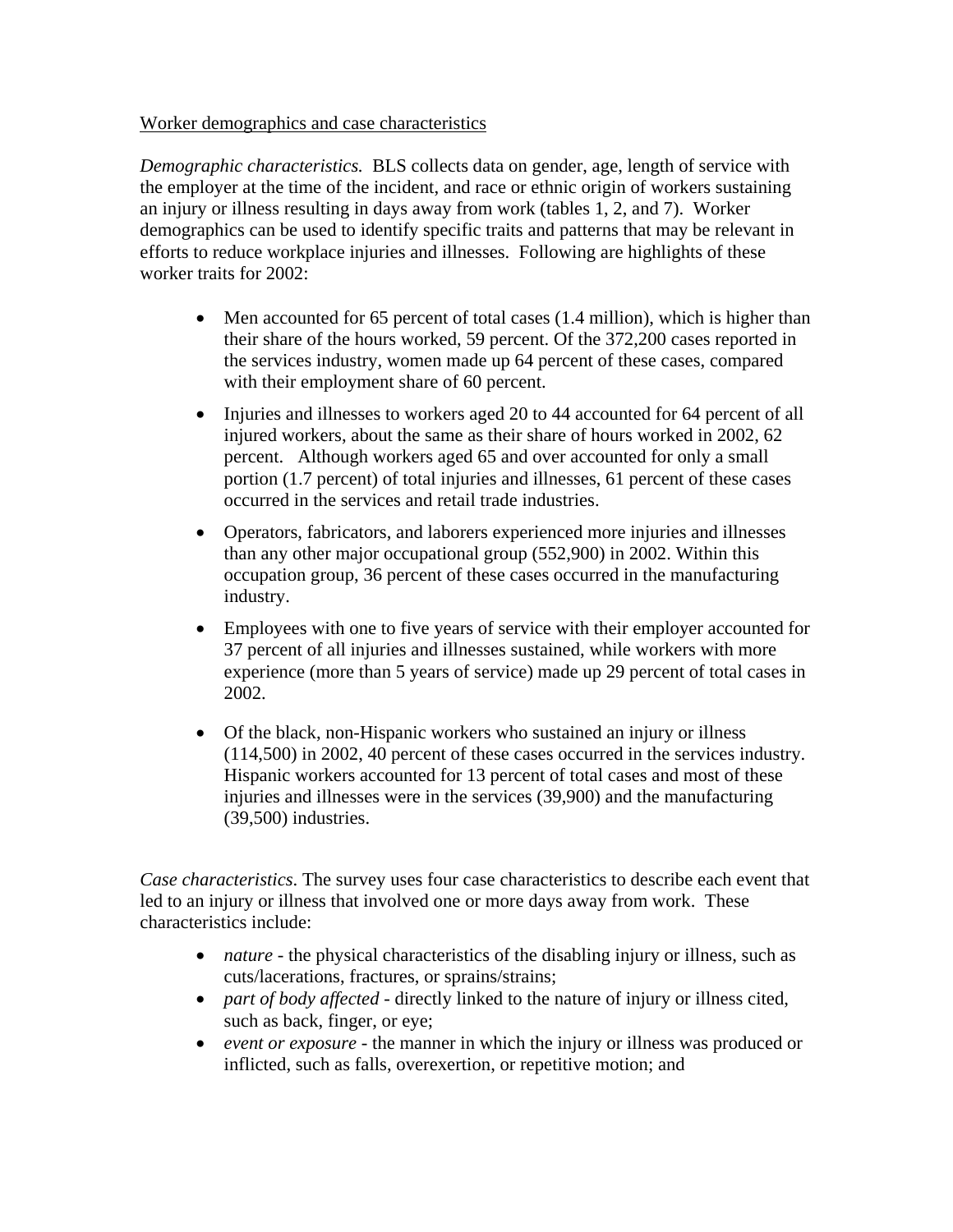• *source* - the object, substance, exposure, or bodily motion that directly produced or inflicted the disabling condition, such as chemicals, vehicles, or machinery.

For example a nursing aide strains his or her back while lifting a health care patient. The nature, or physical characteristic, is a sprain/strain; the part of body affected is the back; the event or exposure is overexertion in lifting; and the source is health care patient. Case characteristics can be used to help identify specific workplace risks for disabling injuries and illnesses (tables 4-6 and 9). Following are highlights of the 2002 findings for these characteristics:

- Sprains and strains were the leading nature of injury or illness in every major industry division in 2002, with 29 percent of these cases occurring in the services industry.
- The trunk, which includes shoulder and back, was by far the part of body most affected by work incidents, accounting for 36 percent of all cases. The services industry had the highest number of injuries to the trunk with 28 percent of these cases.
- Overexertion and contact with objects and equipment accounted for more than half of all events or exposures that resulted in a disabling condition. Thirty percent of all overexertion cases were reported in the services industry, while 25 percent of injuries and illnesses resulting from contact with objects and equipment occurred in the manufacturing industry.
- Floors, walkways, and ground surfaces; worker motion or position; containers; and parts and materials accounted for 57 percent of reported cases in private industry and were the leading sources of injury and illness in 2002.

# Musculoskeletal disorders

The U.S. Department of Labor defines a musculoskeletal disorder (MSD) as an injury or disorder of the muscles, nerves, tendons, joints, cartilage, and spinal discs. MSDs do not include disorders caused by slips, trips, falls, motor vehicle accidents, or similar accidents. In 2002, MSDs accounted for 487,900, or 34 percent, of the injuries and illnesses with days away from work. Table A presents the number of MSDs by major industry division, and table B presents the occupations with the most musculoskeletal disorders in 2002.

- The services industry reported the most musculoskeletal disorders, accounting for 29 percent of all cases of this type.
- The manufacturing industry reported 21 percent of all MSD cases.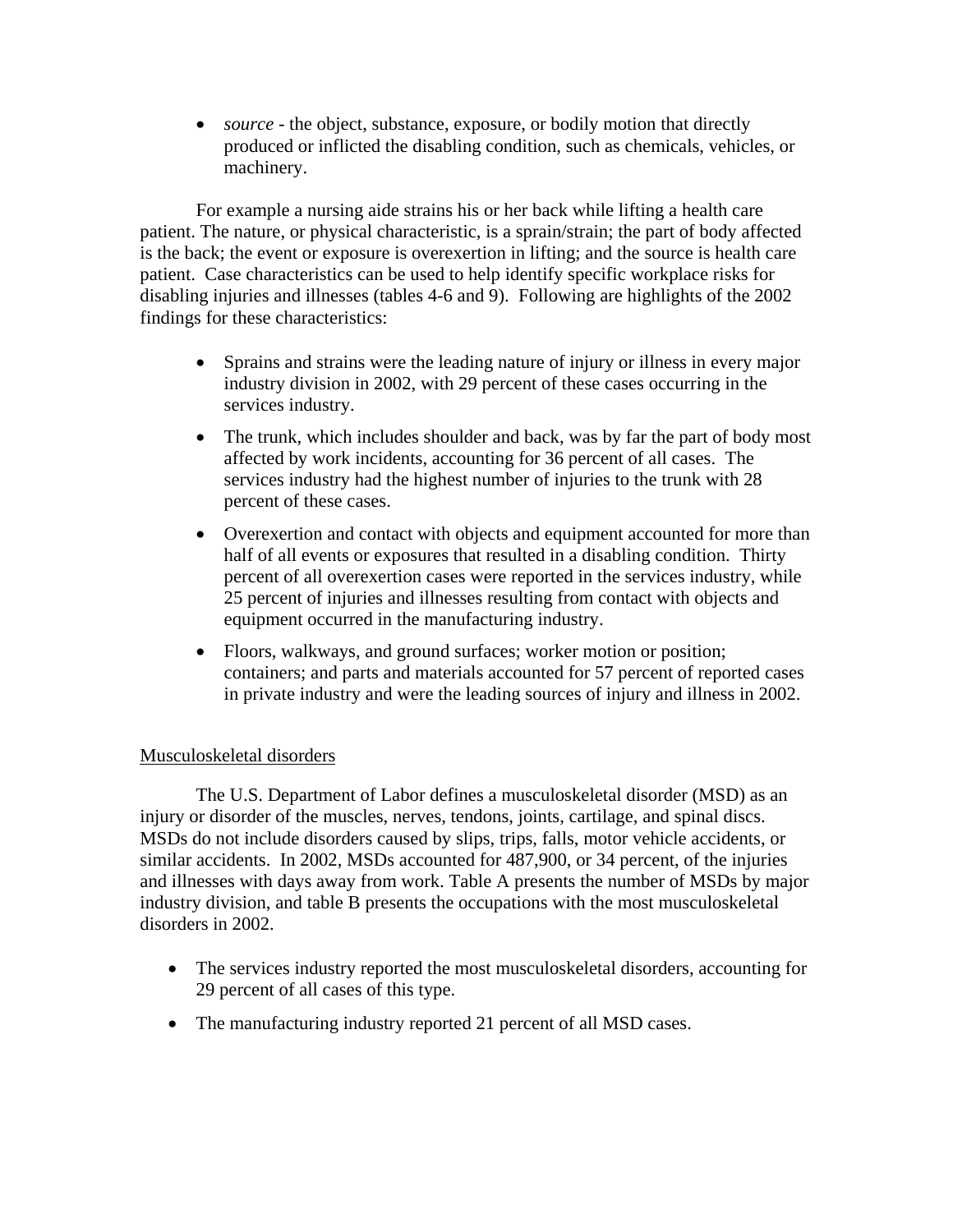• Nursing aides, orderlies, and attendants had the highest number of musculoskeletal disorders (44,400) in 2002, followed by truck drivers with 36,800 MSD cases.

| Table A. Number (in 1,000s) of work-related musculoskeletal disorders involving days away from |        |                               |  |  |  |  |  |  |
|------------------------------------------------------------------------------------------------|--------|-------------------------------|--|--|--|--|--|--|
| work and median days away from work by major industry division, 2002                           |        |                               |  |  |  |  |  |  |
|                                                                                                | Number | Median<br>days away from work |  |  |  |  |  |  |
| Total musculoskeletal disorders                                                                | 487.9  | 9                             |  |  |  |  |  |  |
| Agriculture, forestry, and fishing                                                             | 6.6    | 9                             |  |  |  |  |  |  |
| Mining                                                                                         | 3.3    | 23                            |  |  |  |  |  |  |
| Construction                                                                                   | 42.9   | 12                            |  |  |  |  |  |  |
| Manufacturing                                                                                  | 101.4  | 12                            |  |  |  |  |  |  |
| Transportation and public utilities                                                            | 58.2   | 13                            |  |  |  |  |  |  |
| Wholesale trade                                                                                | 38.6   | 8                             |  |  |  |  |  |  |
| Retail trade                                                                                   | 85.1   |                               |  |  |  |  |  |  |
| Finance, insurance, and real estate                                                            | 11.7   | 10                            |  |  |  |  |  |  |
| Services                                                                                       | 140.2  | 7                             |  |  |  |  |  |  |

Table B. Number (in 1,000s) of work-related musculoskeletal disorders involving days away from work and median days away from work by selected occupation, 2002

|                                                | Number | Median<br>days away from work |
|------------------------------------------------|--------|-------------------------------|
| Total musculoskeletal disorders                | 487.9  | 9                             |
| Nursing aides, orderlies, and attendants       | 44.4   | 6                             |
| Truck drivers                                  | 36.8   | 12                            |
| Laborers, nonconstruction                      | 24.9   | 8                             |
| Janitors and cleaners                          | 15.2   | 7                             |
| <b>Assemblers</b>                              | 15.2   | 14                            |
| <b>Construction laborers</b>                   | 11.1   | 10                            |
| Registered nurses                              | 10.8   | 6                             |
| Supervisors and proprietors, sales occupations | 9.9    | 7                             |
| Cashiers                                       | 9.3    | 8                             |
| Stock handlers and baggers                     | 8.8    | 5                             |
| Sales workers, other commodities               | 7.8    | 7                             |

#### Injury and illness severity

Besides identifying high risk situations, the survey also focuses on the length of the absences resulting from these injuries and illnesses (tables 7-10). Median days away from work – the key survey measure of severity – designates the point at which half the cases involved more days and half involved fewer days. The revised OSHA recordkeeping requirements include new rules for counting that rely on calendar days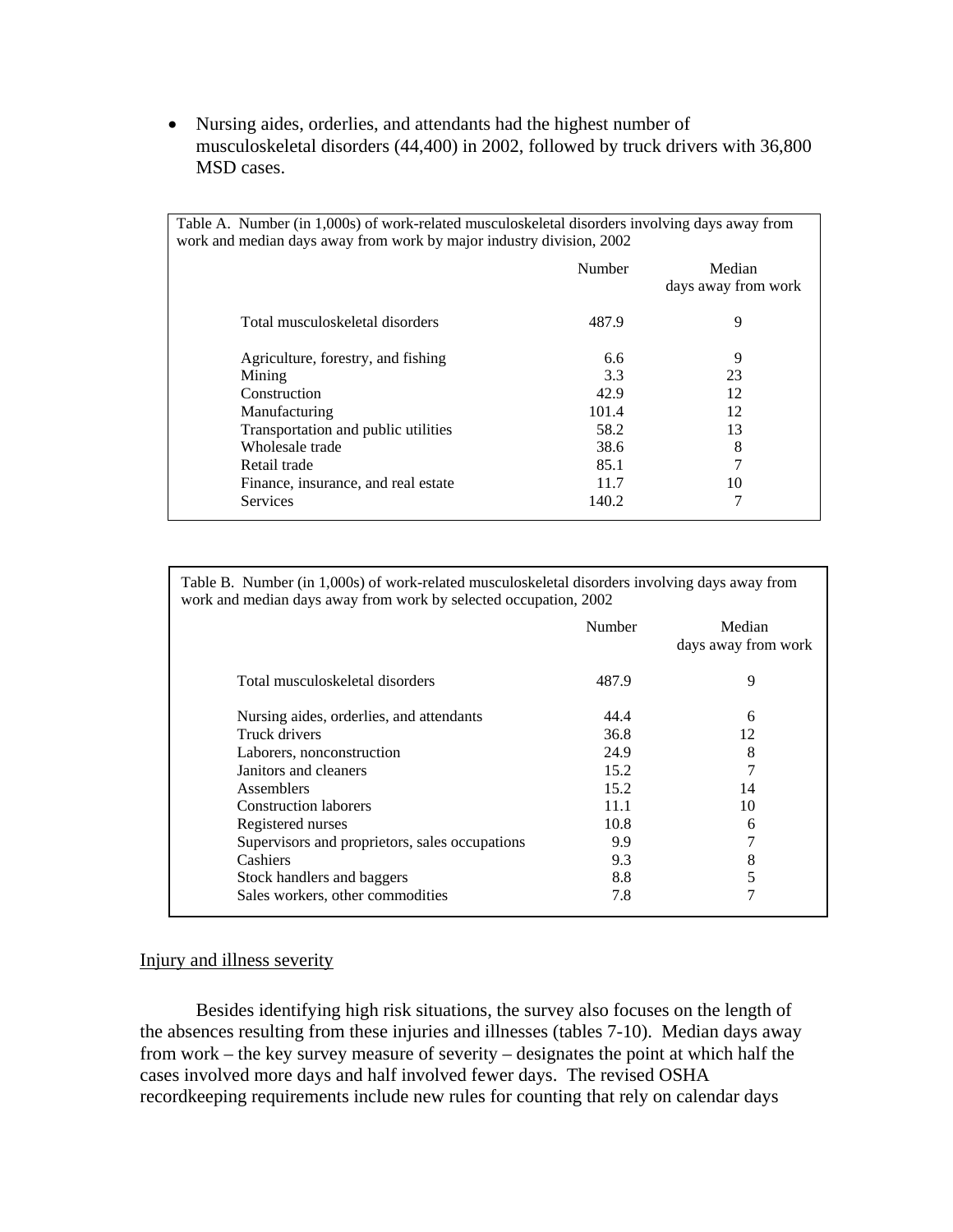instead of workdays. This change affects the calculation of median days away from work and thus makes the data non-comparable with prior years.

The median days away from work for all cases was 7 days in 2002, with over onefourth of the cases resulting in 31 days or more away from work. The survey also found the following patterns:

- Among major disabling injuries and illnesses, median days away from work were highest for carpal tunnel syndrome (30 days), fractures (29 days), and amputations (26 days).
- Among the most frequent events or exposures, repetitive motion, such as grasping tools, scanning groceries, and typing, resulted in the longest absences from work – a median of 23 days. Falls to lower level resulted in the next longest absences from work with a median of 14 days.
- Of the occupations with 0.5 percent or more of the total days away from work cases, truck drivers had the highest median days away from work with 13 days. Plumbers, pipefitters, and steamfitters; industrial machinery repairers; electricians; and industrial truck and tractor equipment operators had the next highest median days away from work, 10 days.
- Injuries to the wrist or shoulder resulted in the longest absences from work  $-a$ median of 15 days, followed by injuries to the knee – a median of 14 days.

#### Technical note

The Bureau of Labor Statistics has reported annually on the number of daysaway-from-work injuries and illnesses in private industry and the rate of such incidents since the early 1970s. The 2002 national survey marks the eleventh year that BLS has collected additional detailed information on such cases in the form of worker and case characteristics data, including lost worktime.

On January 19, 2001, OSHA promulgated revisions to its requirements for recording occupational injuries and illnesses. These revisions became effective January 1, 2002, and are reflected in the 2002 survey. Details about the revised requirements, including a summary of the revisions and a comparison between the old and the new requirements, are available from the OSHA Internet site at: http://www.osha.gov/recordkeeping/index.html or from OSHA's Office of Public Affairs at 202-693-1999.

Due to the revised requirements, the estimates from the 2002 survey are not comparable with those from prior years. The survey was not designed to determine the impact of the revision on the estimates of nonfatal occupational injuries and illnesses. The term "lost workdays" is eliminated and the revision requires recording of days away from work and days of restricted work or transfer to another job. In addition, the new rules for counting rely on calendar days instead of workdays. Employers are no longer required to count days away from work or days of job transfer or restriction beyond 180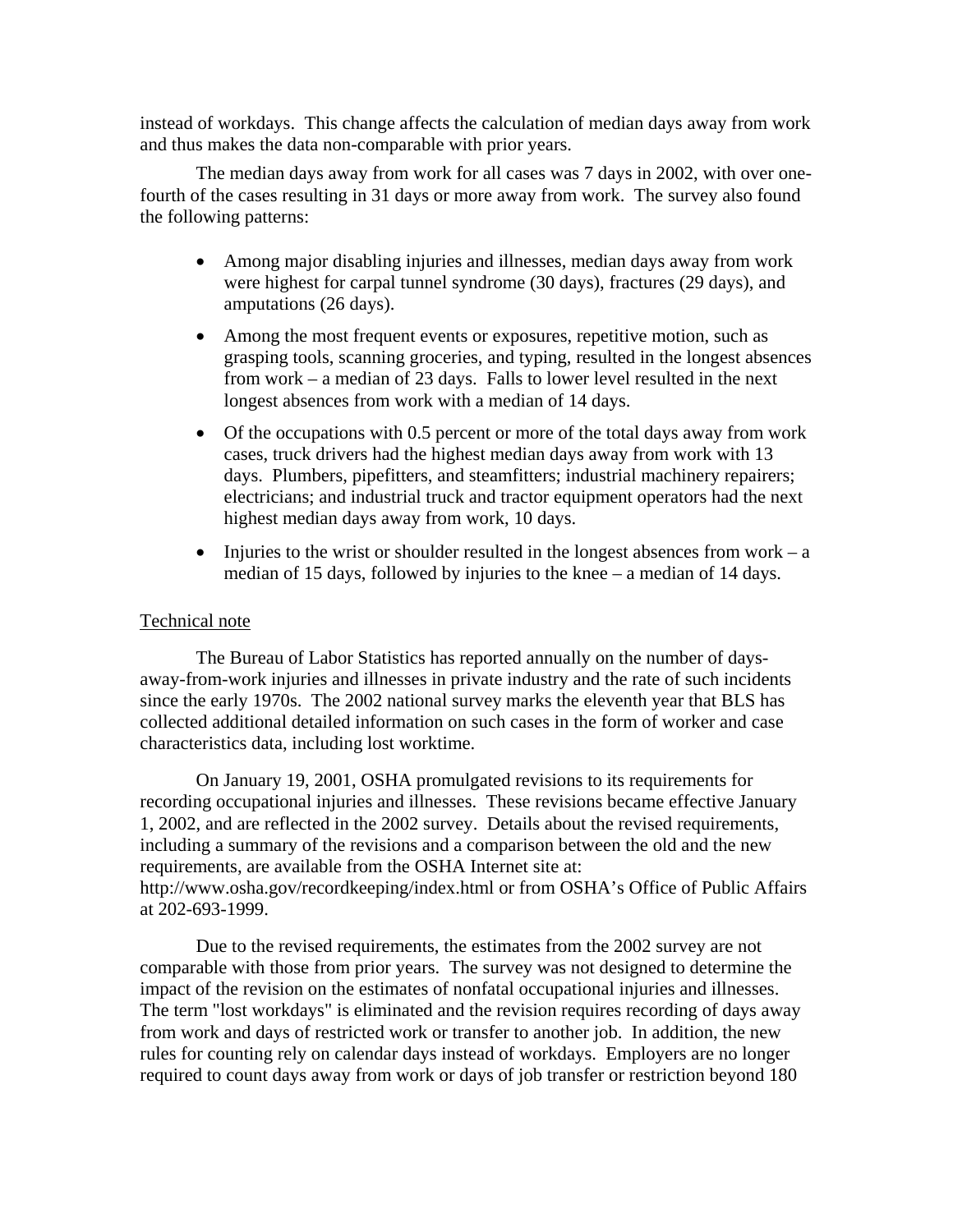days. These changes affect the calculation of median days away from work, making it non-comparable to prior years.

The number and frequency (incidence rates) of days away from work cases are based on logs and other records kept by private industry employers throughout the year. These records reflect not only the year's injury and illness experience but also the employers' understanding of which cases are work related under current recordkeeping guidelines of the U. S. Department of Labor. The number of injuries and illnesses reported in a given year also can be influenced by changes in the level of economic activity, working conditions and work practices, worker experience and training, and the number of hours worked.

The number of hours worked used for industry and case characteristics incidence rates are collected in the Survey of Occupational Injuries and Illnesses. Because this survey does not collect hours worked or employment by demographic characteristics, the hours and employment used for these data come from the Current Population Survey, which is conducted by the Bureau of the Census for the Bureau of Labor Statistics.

Work-related musculoskeletal disorders (MSD) include cases where the nature of the injury or illness is sprains, strains, tears; back pain, hurt back; soreness, pain, hurt, except the back; carpal tunnel syndrome; hernia; or musculoskeletal system and connective tissue diseases and disorders, when the event or exposure leading to the injury or illness is bodily reaction/bending, climbing, crawling, reaching, twisting; overexertion; or repetition. Cases of Raynaud's phenomenon, tarsal tunnel syndrome, and herniated spinal discs are not included. Although these cases may be considered MSDs, the survey classifies these cases in categories that also include non-MSD cases.

The survey is a Federal/State program (50/50 funded) in which employer reports are collected from about 182,800 private industry establishments and processed by state agencies cooperating with the Bureau of Labor Statistics. Occupational injury and illness data for coal, metal, and nonmetal mining and for railroad activities are provided by the U. S. Department of Labor's Mine Safety and Health Administration and the U. S. Department of Transportation's Federal Railroad Administration. The survey excludes all fatalities at work and work-related nonfatal injuries and illnesses to the self-employed; workers on farms with fewer than 11 employees; private household workers; Federal government employees; and, for national estimates, employees in State and local government agencies.

The survey estimates of the characteristics of cases with days away from work are based on a scientifically selected probability sample, rather than a census of the entire population. Two levels of sampling were used. First, establishments were selected to represent themselves and, in many instances, other establishments of like industry and workforce size that were not selected that survey year. Then, sampled establishments projected to have a large number of days away from work cases were instructed before the survey began on how to sample those cases to minimize the burden of their response.

Because the data are based on a sample survey, the injury and illness estimates probably differ from the figures that would be obtained from all units covered by the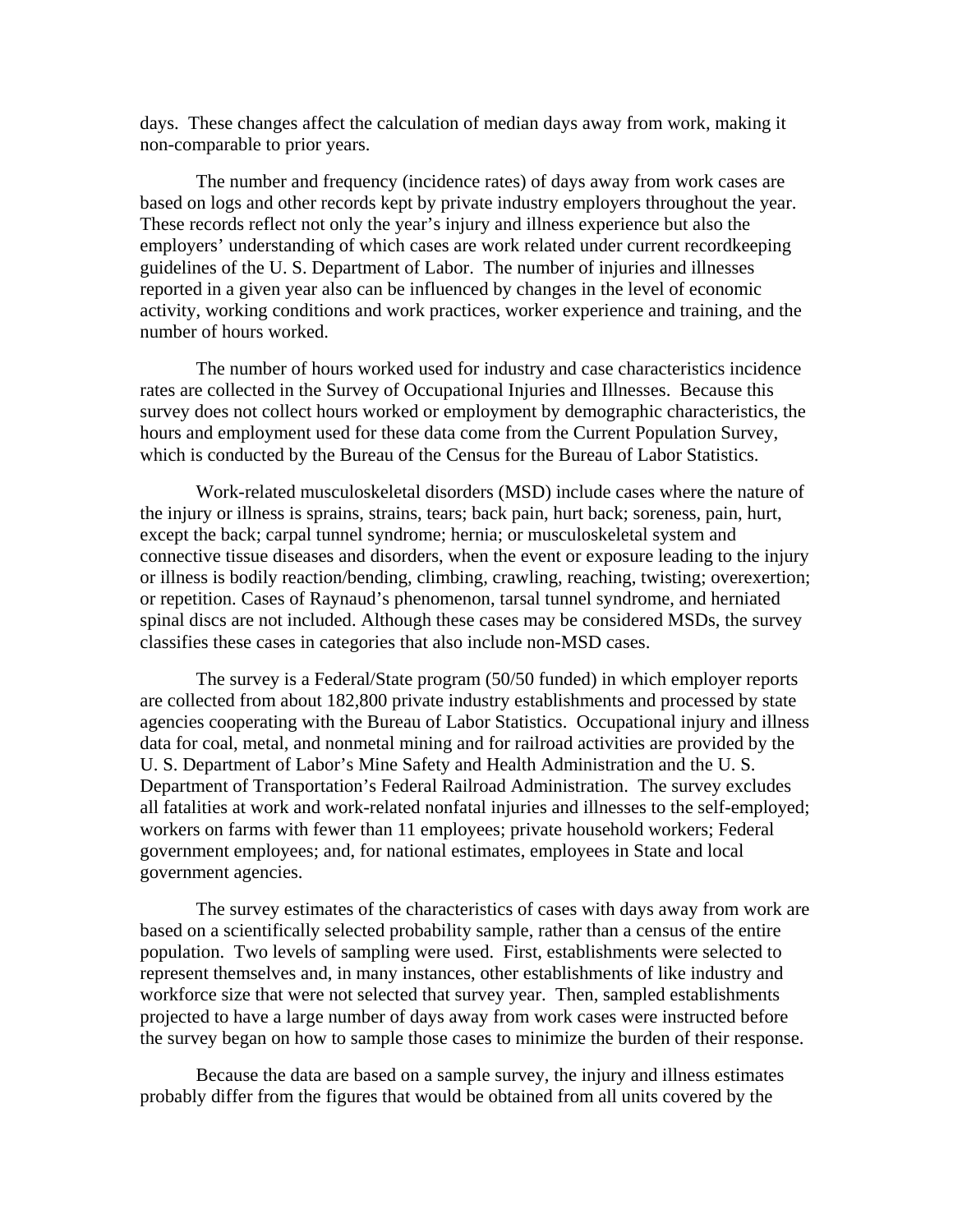survey. To determine the precision of each estimate, a standard error is calculated. The standard error defines a range (confidence interval) around the estimate. The approximate 95-percent confidence interval is the estimate plus or minus twice the standard error. The standard error also can be expressed as a percent of the estimate, or the relative standard error. For example, the 95-percent confidence interval for an incidence rate of 6.5 per 100 full-time workers with a relative standard error of 1 percent would be 6.5 plus or minus 2 percent (2 times 1 percent) or 6.37 to 6.63. One can be 95 percent confident that the "true" incidence rate falls within the confidence interval. The 2002 incidence rate for all occupational injuries and illnesses of 5.3 per 100 full-time workers in private industry has an estimated relative standard error of about 0.7 percent. A relative standard error was calculated for each estimate from the survey and will be published in a BLS bulletin. All findings in this release have been tested and found to be statistically significant using the 95-percent confidence interval.

The data also are subject to nonsampling error. The inability to obtain detailed information about all cases in the sample, mistakes in recording or coding the data, and definitional difficulties are general examples of nonsampling error in the survey. Although not measured, nonsampling errors will always occur when statistics are gathered. However, BLS has implemented quality assurance procedures to reduce nonsampling error in the survey, including a rigorous training program for coders and a continuing effort to encourage survey participants to respond fully and accurately to all survey elements.

Establishments are classified in industry categories based on the 1987 Standard Industrial Classification (SIC) Manual, as defined by the Office of Management and Budget. The four case characteristics used to describe lost-worktime injuries and illnesses are based on definitions and rules of selection stipulated in the 1992 BLS Occupational Injury and Illness Classification System. The occupation of the injured or ill worker is based on the 1990 Occupational Classification System developed by the Bureau of the Census.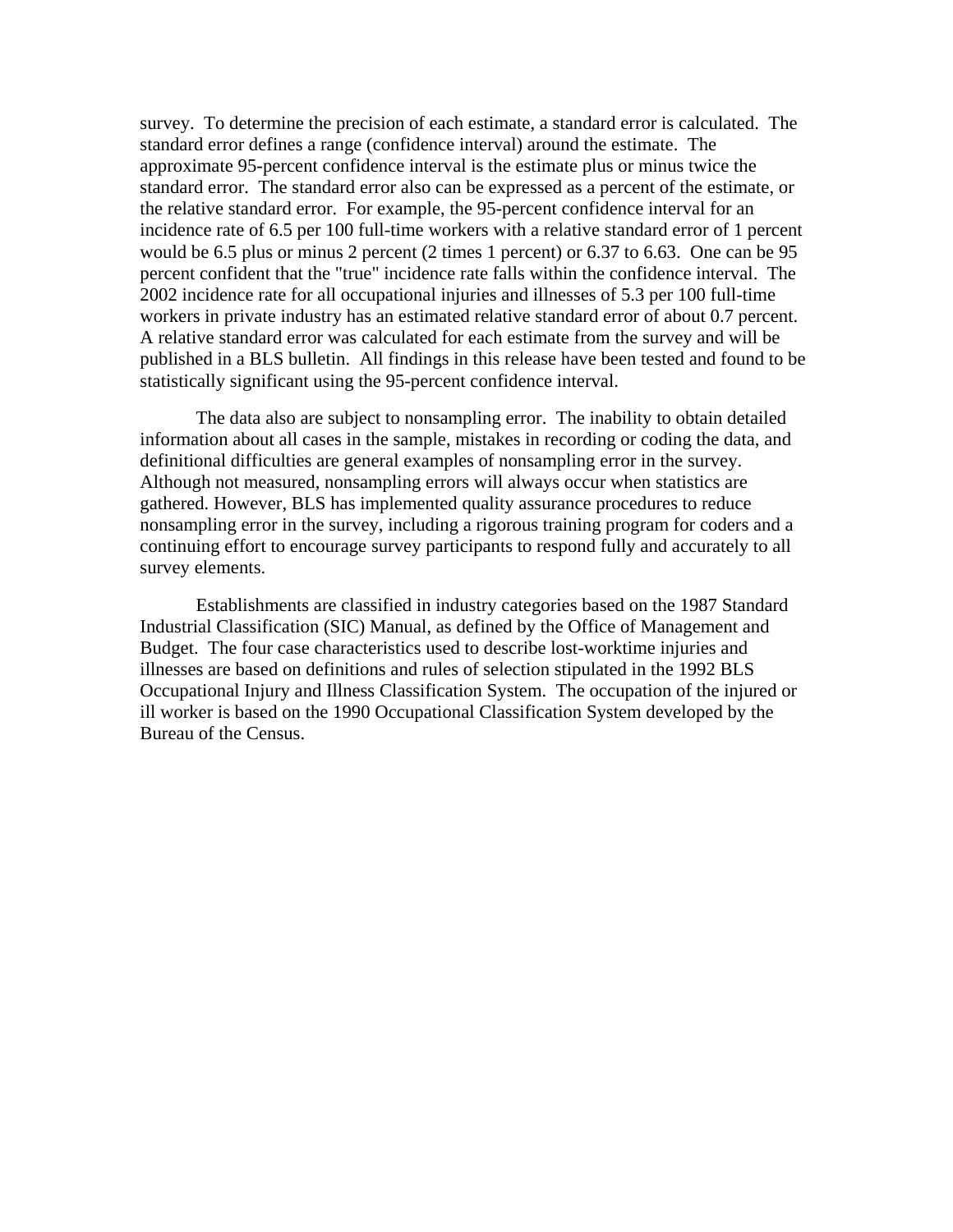TABLE 1. **Number of nonfatal occupational injuries and illnesses involving days away from work**1 **by selected worker characteristics and industry division, 2002**

(thousands)

|                                                                                                                                                                     |                                                                      |                                                               | Goods producing                                        |                                                    |                                                    |                                                             | Service producing                                 |                                                                  |                                                   |                                                     |  |
|---------------------------------------------------------------------------------------------------------------------------------------------------------------------|----------------------------------------------------------------------|---------------------------------------------------------------|--------------------------------------------------------|----------------------------------------------------|----------------------------------------------------|-------------------------------------------------------------|---------------------------------------------------|------------------------------------------------------------------|---------------------------------------------------|-----------------------------------------------------|--|
| Characteristic                                                                                                                                                      | Private<br>industry <sup>2</sup>                                     | Agricul-<br>ture,<br>forestry,<br>and<br>fishing <sup>2</sup> | Mining <sup>3</sup>                                    | Con-<br>struction                                  | Manufac-<br>turing                                 | Transpor-<br>tation and<br>public<br>utilities <sup>4</sup> | Whole-<br>sale<br>trade                           | Retail<br>trade                                                  | Finance,<br>insur-<br>ance,<br>and real<br>estate | Ser-<br>vices                                       |  |
|                                                                                                                                                                     | 1,436.2                                                              | 31.5                                                          | 11.4                                                   | 163.6                                              | 280.0                                              | 168.6                                                       | 108.8                                             | 263.4                                                            | 36.7                                              | 372.2                                               |  |
| Sex:                                                                                                                                                                | 930.9<br>500.6                                                       | 25.1<br>6.4                                                   | 11.1<br>$\cdot$                                        | 159.6<br>4.0                                       | 214.7<br>65.3                                      | 130.0<br>34.0                                               | 92.3<br>16.5                                      | 144.8<br>118.6                                                   | 17.9<br>18.8                                      | 135.5<br>236.7                                      |  |
| Age: $5$                                                                                                                                                            | $\cdot$<br>38.4<br>159.2<br>358.4<br>400.9<br>305.0<br>143.5<br>25.1 | 1.0<br>5.4<br>9.8<br>8.3<br>4.7<br>1.7<br>.5                  | $\cdot$<br>1.4<br>2.9<br>3.0<br>2.7<br>.9<br>$\cdot$ 1 | 3.1<br>21.7<br>49.7<br>49.4<br>26.6<br>10.4<br>1.4 | 4.3<br>24.1<br>65.9<br>80.7<br>67.9<br>32.7<br>3.3 | 1.6<br>11.9<br>41.1<br>53.0<br>41.1<br>17.6<br>1.7          | 2.0<br>10.8<br>29.8<br>31.6<br>23.2<br>9.2<br>1.9 | $\cdot$ 1<br>16.4<br>43.4<br>64.0<br>63.2<br>46.2<br>22.3<br>6.9 | $\cdot$<br>2.8<br>8.1<br>10.5<br>8.8<br>5.1<br>.9 | 9.5<br>37.6<br>86.9<br>101.2<br>83.7<br>43.5<br>8.5 |  |
| Occupation:<br>Managerial and professional<br>Technical, sales, and<br>administrative support<br>Farming, forestry, and fishing<br>Precision production, craft, and | 93.0<br>239.4<br>270.3<br>35.6<br>242.8                              | .5<br>1.4<br>.5<br>22.9<br>1.1                                | $\cdot$<br>$\cdot$ 1<br>$(^{6})$<br>5.8                | 2.7<br>4.5<br>.5<br>.4<br>94.9                     | 4.6<br>16.7<br>6.0<br>2.0<br>49.4                  | 3.6<br>27.7<br>9.9<br>.7<br>27.3                            | 3.8<br>17.8<br>1.6<br>1.3<br>13.0                 | 9.3<br>92.1<br>67.9<br>1.2<br>24.7                               | 5.7<br>15.9<br>8.2<br>1.7<br>3.7                  | 62.6<br>63.1<br>175.6<br>5.5<br>22.7                |  |
| Operators, fabricators, and                                                                                                                                         | 552.9                                                                | 5.1                                                           | 5.3                                                    | 60.4                                               | 200.7                                              | 99.1                                                        | 71.1                                              | 67.8                                                             | 1.5                                               | 42.0                                                |  |
| Length of service with employer:<br>Less than 3 months<br>3 - 11 months<br>More than 5 years<br>Not reported                                                        | 176.7<br>290.3<br>534.2<br>422.3<br>12.7                             | 7.2<br>8.0<br>10.7<br>5.5<br>.1                               | 1.8<br>2.5<br>3.7<br>3.1<br>.3                         | 29.9<br>40.0<br>59.2<br>33.3<br>1.2                | 28.8<br>40.8<br>94.6<br>114.7<br>1.1               | 13.0<br>25.3<br>59.5<br>65.8<br>5.2                         | 12.0<br>21.2<br>44.7<br>30.2<br>.6                | 38.3<br>61.7<br>100.9<br>60.9<br>1.6                             | 2.2<br>7.7<br>15.8<br>10.8<br>.2                  | 43.4<br>83.2<br>145.1<br>98.2<br>2.3                |  |
| Race or ethnic origin:<br>White, non-Hispanic<br>Black, non-Hispanic<br>Asian or Pacific Islander<br>American Indian or Alaskan                                     | 688.0<br>114.5<br>180.4<br>22.1<br>8.2                               | 12.7<br>1.1<br>13.8<br>$\cdot$<br>$\cdot$ 1                   | 2.4<br>$\cdot$<br>1.3<br>(6)<br>(6)                    | 98.7<br>7.1<br>26.1<br>1.2<br>1.0                  | 150.2<br>22.5<br>39.5<br>5.2<br>1.2                | 53.4<br>9.2<br>10.8<br>1.3<br>.6                            | 58.9<br>9.3<br>15.5<br>1.6<br>.6                  | 125.1<br>16.2<br>28.8<br>3.2<br>2.1                              | 15.1<br>3.0<br>4.6<br>1.0<br>.4                   | 171.5<br>45.9<br>39.9<br>8.3<br>2.3                 |  |
|                                                                                                                                                                     | 2.7<br>420.3                                                         | $\cdot$ 1<br>3.3                                              | 7.4                                                    | .2<br>29.3                                         | .3<br>61.1                                         | .6<br>92.7                                                  | .2<br>22.7                                        | .4<br>87.6                                                       | $\cdot$<br>12.4                                   | .6<br>103.8                                         |  |

1 Days-away-from-work cases include those that result in days away from

 $^2$  Excludes farms with fewer than 11 employees.<br> $^3$  Data for mining (Division B in the Standard Industrial Classification Manual, 1987 edition) include establishments not governed by the Mine Safety and Health Administration (MSHA) rules and reporting, such as those in oil and gas extraction. Data for mining operators in coal, metal, and nonmetal mining are provided to BLS by the Mine Safety and Health Administration, U.S. Department of Labor. Independent mining contractors are excluded from the coal, metal, and nonmetal mining industries. These data do not reflect the changes OSHA made to its recordkeeping requirements effective January 1, 2002; therefore estimates for these industries are not comparable with estimates for other industries.

4 Data for employers in railroad transportation are provided to BLS by the Federal Railroad Administration, U.S. Department of Transportation. These data do not reflect the changes OSHA made to its recordkeeping requirements effective January 1, 2002; therefore estimates for these industries are not comparable with estimates for other industries. 5 Information is not shown separately for injured workers under age 14;

they accounted for fewer than 50 cases.<br><sup>6</sup> Fewer than 50 cases.

NOTE: Dashes indicate data that are not available. Because of rounding and nonclassifiable responses, data may not sum to the totals. SOURCE: Bureau of Labor Statistics, U.S. Department of Labor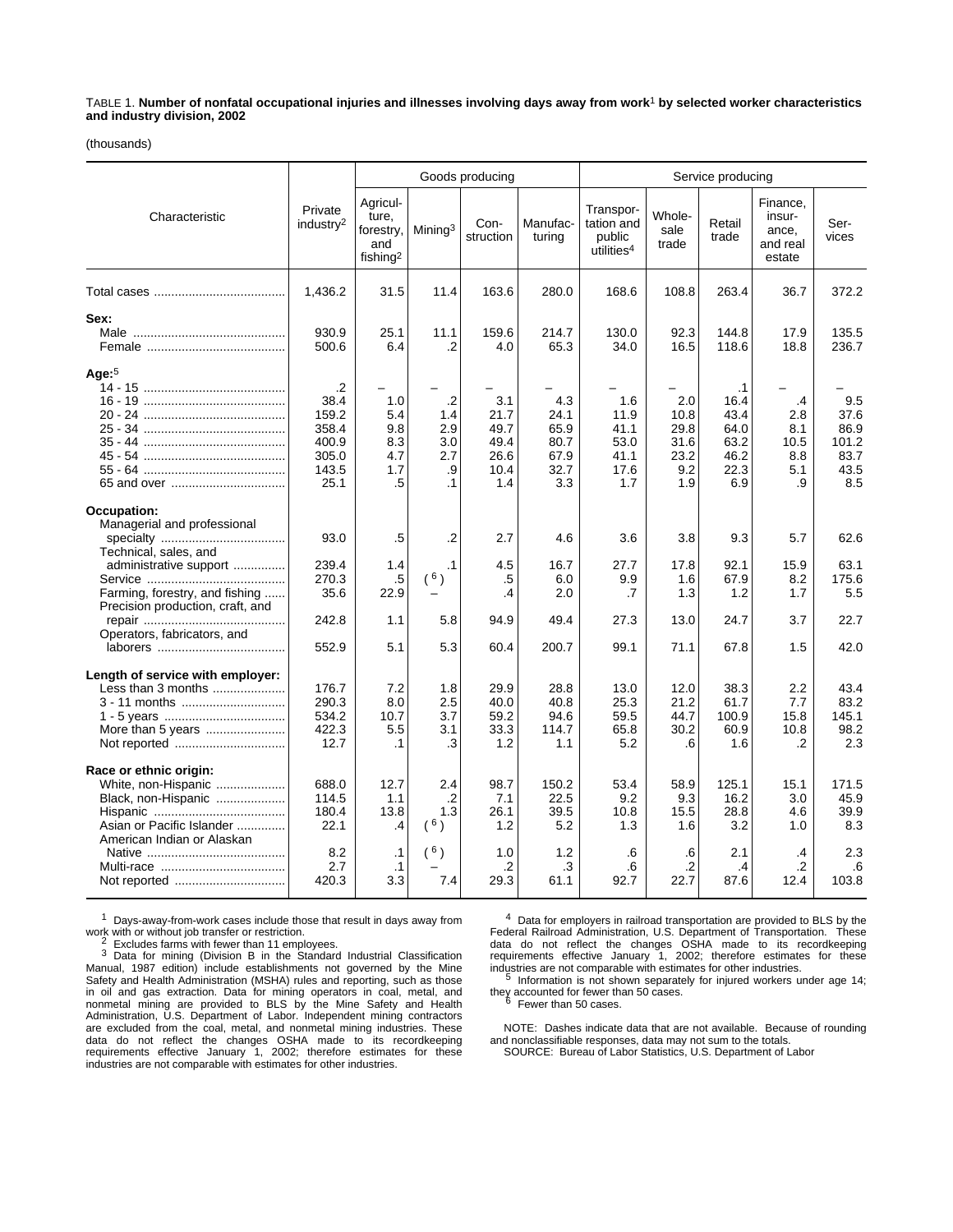TABLE 2. **Percent distribution of nonfatal occupational injuries and illnesses involving days away from work**1 **by selected worker characteristics and industry division, 2002**

|                                                                                                                                                                                                    |                                                                |                                                               | Goods producing                                  |                                                  |                                                   |                                                             | Service producing                                |                                                               |                                                   |                                                    |  |  |
|----------------------------------------------------------------------------------------------------------------------------------------------------------------------------------------------------|----------------------------------------------------------------|---------------------------------------------------------------|--------------------------------------------------|--------------------------------------------------|---------------------------------------------------|-------------------------------------------------------------|--------------------------------------------------|---------------------------------------------------------------|---------------------------------------------------|----------------------------------------------------|--|--|
| Characteristic                                                                                                                                                                                     | Private<br>industry <sup>2</sup>                               | Agricul-<br>ture.<br>forestry,<br>and<br>fishing <sup>2</sup> | Mining <sup>3</sup>                              | Con-<br>struction                                | Manufac-<br>turing                                | Transpor-<br>tation and<br>public<br>utilities <sup>4</sup> | Whole-<br>sale<br>trade                          | Retail<br>trade                                               | Finance.<br>insur-<br>ance,<br>and real<br>estate | Ser-<br>vices                                      |  |  |
| Total [1,436,194 cases]                                                                                                                                                                            | 100.0                                                          | 100.0                                                         | 100.0                                            | 100.0                                            | 100.0                                             | 100.0                                                       | 100.0                                            | 100.0                                                         | 100.0                                             | 100.0                                              |  |  |
| Sex:                                                                                                                                                                                               | 64.8<br>34.9                                                   | 79.7<br>20.3                                                  | 97.9<br>2.1                                      | 97.5<br>2.5                                      | 76.7<br>23.3                                      | 77.1<br>20.2                                                | 84.8<br>15.2                                     | 55.0<br>45.0                                                  | 48.7<br>51.3                                      | 36.4<br>63.6                                       |  |  |
| Age: $5$                                                                                                                                                                                           | $(^{6})$<br>2.7<br>11.1<br>25.0<br>27.9<br>21.2<br>10.0<br>1.7 | 3.1<br>17.3<br>31.1<br>26.4<br>14.9<br>5.5<br>1.4             | 1.4<br>12.6<br>25.9<br>26.1<br>24.2<br>8.0<br>.5 | 1.9<br>13.3<br>30.4<br>30.2<br>16.3<br>6.4<br>.9 | 1.5<br>8.6<br>23.5<br>28.8<br>24.3<br>11.7<br>1.2 | 1.0<br>7.0<br>24.4<br>31.4<br>24.3<br>10.4<br>1.0           | 1.8<br>9.9<br>27.4<br>29.0<br>21.3<br>8.5<br>1.7 | $(^{6})$<br>6.2<br>16.5<br>24.3<br>24.0<br>17.5<br>8.5<br>2.6 | 1.2<br>7.7<br>22.1<br>28.6<br>24.1<br>13.8<br>2.4 | 2.6<br>10.1<br>23.3<br>27.2<br>22.5<br>11.7<br>2.3 |  |  |
| Occupation:<br>Managerial and professional<br>Technical, sales, and<br>administrative support<br>Farming, forestry, and fishing<br>Precision production, craft, and<br>Operators, fabricators, and | 6.5<br>16.7<br>18.8<br>2.5<br>16.9                             | 1.6<br>4.5<br>1.6<br>72.7<br>3.5                              | 1.7<br>.6<br>.2<br>50.7                          | 1.6<br>2.8<br>.3<br>.2<br>58.0                   | 1.6<br>6.0<br>2.2<br>.7<br>17.6                   | 2.2<br>16.5<br>5.9<br>.4<br>16.2                            | 3.5<br>16.4<br>1.4<br>1.2<br>12.0                | 3.5<br>35.0<br>25.8<br>.4<br>9.4                              | 15.4<br>43.3<br>22.4<br>4.6<br>10.2               | 16.8<br>17.0<br>47.2<br>1.5<br>6.1                 |  |  |
| Length of service with employer:<br>Less than 3 months<br>3 - 11 months<br>More than 5 years                                                                                                       | 38.5<br>12.3<br>20.2<br>37.2<br>29.4<br>.9                     | 16.1<br>22.9<br>25.4<br>33.9<br>17.3<br>.4                    | 46.3<br>16.2<br>21.7<br>32.3<br>26.9<br>2.9      | 36.9<br>18.3<br>24.5<br>36.2<br>20.4<br>.7       | 71.7<br>10.3<br>14.6<br>33.8<br>41.0<br>.4        | 58.8<br>7.7<br>15.0<br>35.3<br>39.0<br>3.1                  | 65.3<br>11.1<br>19.5<br>41.1<br>27.7<br>.6       | 25.7<br>14.5<br>23.4<br>38.3<br>23.1<br>.6                    | 4.0<br>6.1<br>20.9<br>43.2<br>29.3<br>.5          | 11.3<br>11.7<br>22.4<br>39.0<br>26.4<br>.6         |  |  |
| Race or ethnic origin:<br>White, non-Hispanic<br>Black, non-Hispanic<br>Asian or Pacific Islander<br>American Indian or Alaskan                                                                    | 47.9<br>8.0<br>12.6<br>1.5<br>.6<br>.2                         | 40.3<br>3.4<br>43.9<br>1.4<br>.3<br>.3                        | 21.4<br>1.8<br>11.3<br>$\cdot$<br>$\cdot$ 1      | 60.3<br>4.3<br>16.0<br>.8<br>.6<br>$\cdot$ 1     | 53.6<br>8.0<br>14.1<br>1.8<br>.4<br>$\cdot$ 1     | 31.7<br>5.5<br>6.4<br>.8<br>.4<br>.3                        | 54.2<br>8.5<br>14.3<br>1.4<br>.5<br>$\cdot$      | 47.5<br>6.2<br>10.9<br>1.2<br>.8<br>$\cdot$ 1                 | 41.2<br>8.2<br>12.6<br>2.7<br>1.1<br>.5           | 46.1<br>12.3<br>10.7<br>2.2<br>.6<br>$\cdot$       |  |  |
|                                                                                                                                                                                                    | 29.3                                                           | 10.4                                                          | 65.2                                             | 17.9                                             | 21.8                                              | 55.0                                                        | 20.9                                             | 33.3                                                          | 33.8                                              | 27.9                                               |  |  |

1 Days-away-from-work cases include those that result in days away from<br>work with or without job transfer or restriction.<br> $\frac{2}{5}$  Excludes forms with fourar than 11 cmnloyees

with or with or with the verthan 11 employees.<br>
<sup>2</sup> Excludes farms with fewer than 11 employees.<br>
<sup>3</sup> Data for mining (Division B in the Standard Industrial Classification Manual, 1987 edition) include establishments not governed by the Mine Safety and Health Administration (MSHA) rules and reporting, such as those in oil and gas extraction. Data for mining operators in coal, metal, and nonmetal mining are provided to BLS by the Mine Safety and Health Administration, U.S. Department of Labor. Independent mining contractors are excluded from the coal, metal, and nonmetal mining industries. These data do not reflect the changes OSHA made to its recordkeeping requirements effective January 1, 2002; therefore estimates for these industries are not comparable with estimates for other industries.

<sup>4</sup> Data for employers in railroad transportation are provided to BLS by the Federal Railroad Administration, U.S. Department of Transportation. These data do not reflect the changes OSHA made to its recordkeeping require

they accounted for fewer than 50 cases. <sup>6</sup> Less than 0.1 percent.

NOTE: Dashes indicate data that are not available. Because of rounding and nonclassifiable responses, percentages may not add to 100. SOURCE: Bureau of Labor Statistics, U.S. Department of Labor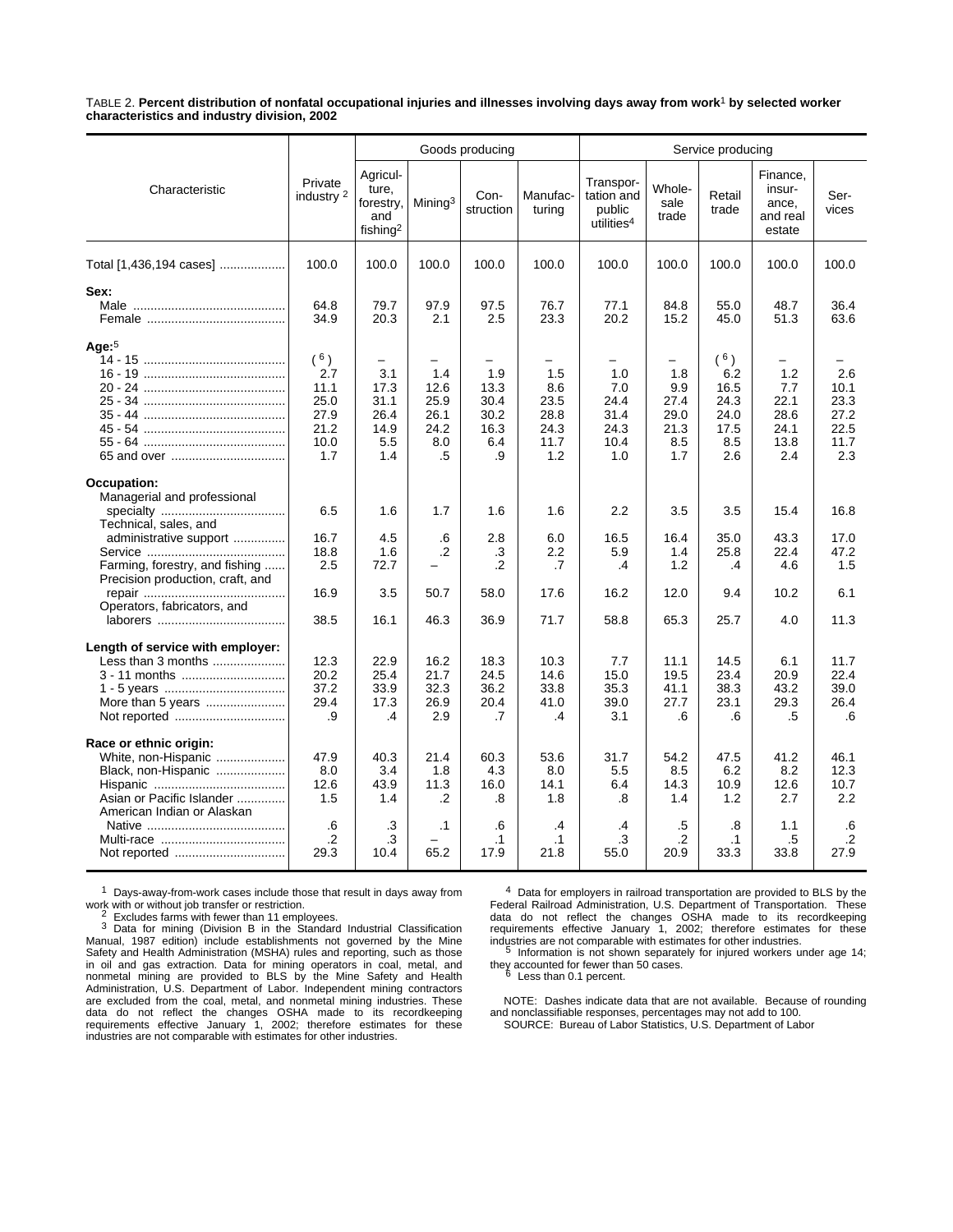TABLE 3. **Number of nonfatal occupational injuries and illnesses involving days away from work**1 **by selected occupation and industry division, 2002**

(thousands)

|                                                                                                                                                                                           |                                                                               | Goods producing                                                                       |                                                                         |                                                           |                                                                 | Service producing                                                                   |                                                             |                                                                                      |                                                             |                                                                     |  |
|-------------------------------------------------------------------------------------------------------------------------------------------------------------------------------------------|-------------------------------------------------------------------------------|---------------------------------------------------------------------------------------|-------------------------------------------------------------------------|-----------------------------------------------------------|-----------------------------------------------------------------|-------------------------------------------------------------------------------------|-------------------------------------------------------------|--------------------------------------------------------------------------------------|-------------------------------------------------------------|---------------------------------------------------------------------|--|
| Occupation                                                                                                                                                                                | Private<br>industry <sup>2</sup>                                              | Agricul-<br>ture,<br>forestry,<br>and<br>fishing <sup>2</sup>                         | Mining <sup>3</sup>                                                     | Con-<br>struction                                         | Manufac-<br>turing                                              | Transpor-<br>tation and<br>public<br>utilities <sup>4</sup>                         | Whole-<br>sale<br>trade                                     | Retail<br>trade                                                                      | Finance,<br>insur-<br>ance,<br>and real<br>estate           | Ser-<br>vices                                                       |  |
|                                                                                                                                                                                           | 1,436.2                                                                       | 31.5                                                                                  | 11.4                                                                    | 163.6                                                     | 280.0                                                           | 168.6                                                                               | 108.8                                                       | 263.4                                                                                | 36.7                                                        | 372.2                                                               |  |
| Nursing aides, orderlies<br>Laborers, nonconstruction<br>Janitors and cleaners<br>Construction laborers<br>Supervisors and proprietors, sales<br>Sales workers, other commodities         | 112.2<br>79.0<br>76.6<br>42.0<br>41.9<br>34.4<br>28.3<br>26.1<br>24.7<br>24.7 | 1.3<br>1.5<br>.3<br>$\cdot$ 1<br>$\overline{\phantom{0}}$<br>$\overline{\phantom{0}}$ | .5<br>1.4<br>(5)<br>$\frac{1}{2}$ 5 $\frac{1}{2}$<br>5)<br>$5 \text{ }$ | 4.4<br>.4<br>41.3<br>.7<br>23.4<br>$\cdot$ 1<br>$\cdot$ 1 | 9.4<br>23.3<br>5.0<br>(5)<br>29.0<br>1.8<br>.7<br>$\cdot$<br>.2 | 56.0<br>6.9<br>.9<br>$\cdot$<br>$\cdot$ 1<br>$\cdot$<br>$(^{5})$<br>$\cdot$ 1<br>.1 | 21.2<br>21.2<br>1.2<br>1.7<br>.6<br>3.1<br>$\cdot$ 1<br>1.4 | 12.1<br>12.7<br>4.8<br>$\overline{\phantom{0}}$<br>.8<br>1.0<br>20.4<br>16.7<br>20.2 | $\cdot$ 1<br>.2<br>.9<br>5.6<br>(5)<br>.2<br>.4<br>.2<br>.1 | 7.2<br>78.8<br>8.8<br>23.9<br>.3<br>1.9<br>1.1<br>1.4<br>7.4<br>2.5 |  |
| Miscellaneous food preparation<br>Stock handlers and baggers<br>Maids and housemen<br>Welders and cutters                                                                                 | 22.5<br>21.9<br>21.8<br>21.5<br>18.6<br>15.2                                  | $\overline{\phantom{0}}$<br>$\overline{\phantom{0}}$<br>$\equiv$<br>$\equiv$          | $\equiv$<br>$(^{5})$<br>$\cdot$ 1                                       | $\cdot$ 1<br>1.4                                          | $\cdot$ 1<br>$\cdot$ 1<br>.2<br>.7<br>$\cdot$ 1<br>11.1         | .3<br>(5)<br>.1<br>.3<br>$\cdot$ 1<br>.6                                            | $\cdot$<br>$\cdot$<br>1.6<br>.8                             | 20.7<br>15.6<br>18.5<br>.2<br>$\cdot$ 1                                              | $\cdot$ 1<br>.1<br>$\cdot$ 1<br>.3<br>$\cdot$ 1             | 1.2<br>21.6<br>5.5<br>.3<br>18.0<br>1.1                             |  |
| Groundskeepers and gardeners,<br>Driver-sales workers<br>Shipping and receiving clerks                                                                                                    | 14.9<br>14.4<br>13.9<br>13.5                                                  | 7.3<br>$\cdot$ 1                                                                      | $\overline{2}$                                                          | .4<br>10.7                                                | .4<br>1.6<br>3.3<br>3.2                                         | .2<br>.4<br>.5<br>5.2                                                               | $\cdot$ 1<br>6.5<br>1.7                                     | $\cdot$<br>$\cdot$ 1<br>2.4<br>2.7                                                   | 1.6<br>(5)<br>ί <sup>5</sup> )<br>$\lambda$ 5 $\lambda$     | 4.6<br>1.3<br>1.2<br>.7                                             |  |
| Mechanics, automobile<br>Kitchen workers<br>Plumbers, pipefitters, and                                                                                                                    | 13.3<br>12.1                                                                  |                                                                                       |                                                                         |                                                           | $\cdot$ 1<br>$\cdot$ 1                                          | $\cdot$ 1                                                                           | .6                                                          | 9.7<br>11.2                                                                          | 5)<br>$\lambda$ 5 $\lambda$                                 | 2.7<br>.7                                                           |  |
| Health aides, except nursing<br>Waiters and waitresses<br>Repairers, industrial machinery<br>Guards and police, except public<br>Industrial truck operators<br>Stock and inventory clerks | 10.6<br>10.5<br>10.4<br>10.1<br>10.0<br>9.0<br>8.9<br>8.7                     | $\cdot$ 1<br>9.1<br>$\cdot$                                                           | 1.0<br>(5)<br>.4                                                        | 8.4<br>$\cdot$ 1<br>.2<br>.2                              | .9<br>(5)<br>.3<br>6.8<br>.2<br>3.6<br>1.7                      | .3<br>.5<br>.3<br>.6<br>1.2<br>.5                                                   | .2<br>.2<br>.9<br>1.6<br>1.0                                | $\cdot$ 1<br>$\cdot$<br>7.6<br>$\cdot$ 1<br>1.1<br>.9<br>3.3                         | .1<br>$\cdot$ 1<br>$\cdot$ 1<br>.2<br>.5<br>$\cdot$ 1       | .5<br>10.2<br>2.6<br>.6<br>6.6<br>.6<br>1.8                         |  |
| Supervisors, production workers<br>Mechanics, bus, truck, stationary                                                                                                                      | 8.4                                                                           | -                                                                                     | $\cdot$                                                                 |                                                           | 6.2                                                             | .5                                                                                  | .5                                                          | .4                                                                                   |                                                             | .7                                                                  |  |
| Licensed practical nurses<br>Heating, air conditioning, and                                                                                                                               | 8.3<br>7.8                                                                    | $\overline{\phantom{0}}$<br>$\overline{\phantom{0}}$                                  | $(^{5})$                                                                | .3                                                        | .3                                                              | 3.5                                                                                 | 1.6                                                         | .7                                                                                   | $5 \rangle$<br>$\frac{1}{2}$ 5 $\frac{1}{2}$                | 1.8<br>7.8                                                          |  |
| refrigeration mechanics<br>General office clerks<br>Hand packers and packagers                                                                                                            | 7.3<br>7.2<br>7.0<br>7.0                                                      | -<br>$\overline{\phantom{0}}$<br>$\equiv$<br>$.2\phantom{0}$                          | (5)<br>ì 5 j                                                            | 5.3<br>$\cdot$ 1                                          | $\cdot$<br>6.4<br>.9<br>3.3                                     | .2<br>(5)<br>.6<br>.2                                                               | .4<br>.2<br>.5<br>1.1                                       | .6<br>$\cdot$ 1<br>.9<br>1.8                                                         | $\cdot$ 1<br>.9                                             | .6<br>.4<br>2.9<br>.4                                               |  |
| Garage and service station related                                                                                                                                                        | 6.9                                                                           |                                                                                       | $(^{5})$                                                                | $\cdot$ 1                                                 | $(^{5})$                                                        | .3                                                                                  | .5                                                          | 4.2                                                                                  |                                                             | 1.7                                                                 |  |

 $1$  Days-away-from-work cases include those that result in days away from

work with or without job transfer or restriction.<br><sup>2</sup> Excludes farms with fewer than 11 employees.<br><sup>3</sup> Data for mining (Division B in the Standard Industrial Classification<br>Manual, 1987 edition) include establishments not Safety and Health Administration (MSHA) rules and reporting, such as those in oil and gas extraction. Data for mining operators in coal, metal, and nonmetal mining are provided to BLS by the Mine Safety and Health Administration, U.S. Department of Labor. Independent mining contractors are excluded from the coal, metal, and nonmetal mining industries. These data do not reflect the changes OSHA made to its recordkeeping requirements effective January 1, 2002; therefore estimates for these

industries are not comparable with estimates for other industries. 4 Data for employers in railroad transportation are provided to BLS by the Federal Railroad Administration, U.S. Department of Transportation. These data do not reflect the changes OSHA made to its recordkeeping requirements effective January 1, 2002; therefore estimates for these industries are not comparable with estimates for other industries. 5 Fewer than 50 cases.

NOTE: Dashes indicate data that are not available. Because of rounding and nonclassifiable responses, data may not sum to the totals.

SOURCE: Bureau of Labor Statistics, U.S. Department of Labor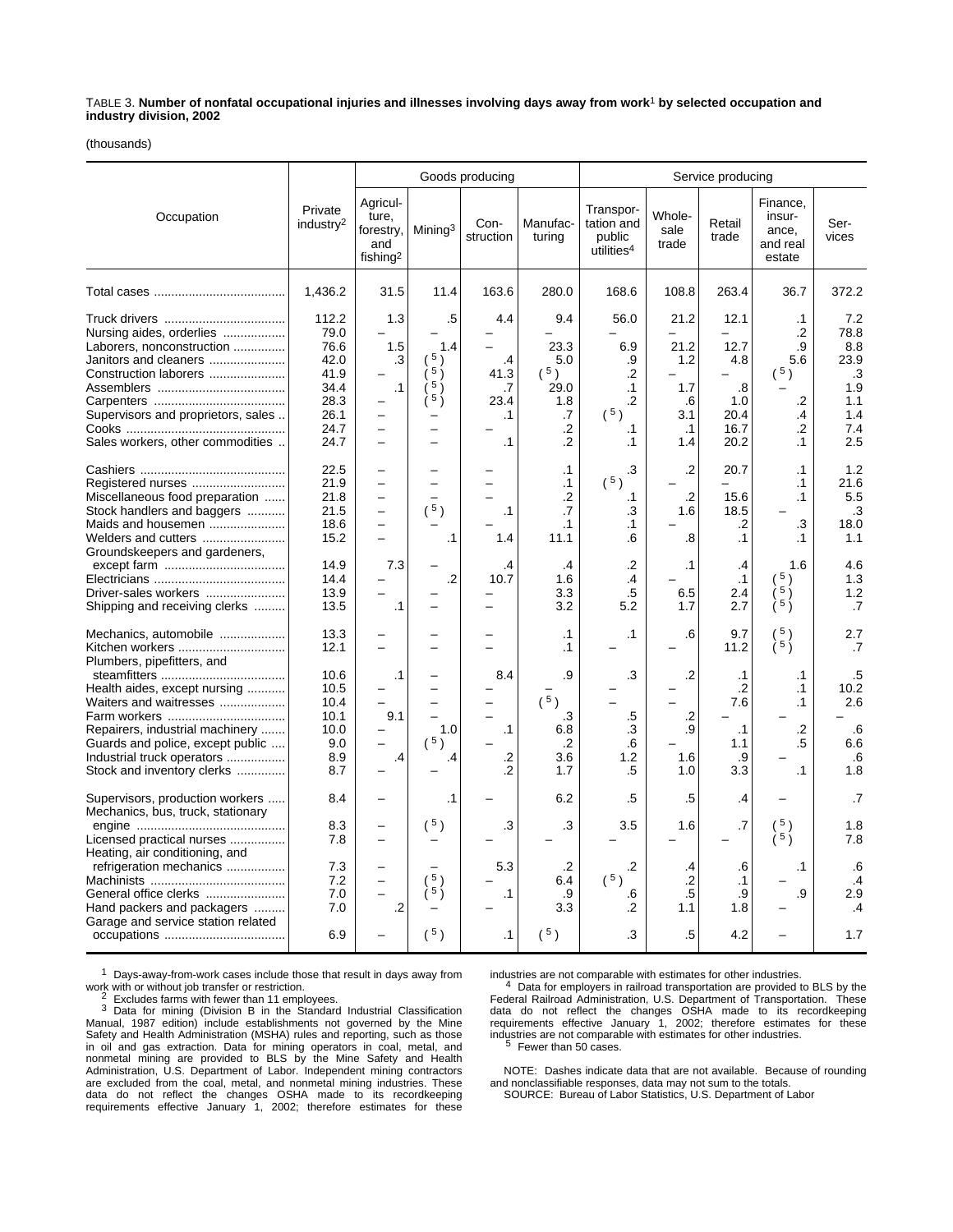TABLE 4. **Number of nonfatal occupational injuries and illnesses involving days away from work**1 **by selected injury or illness characteristics and industry division, 2002**

#### (thousands)

|                                                                                                                                                                                        |                                                                                                                                     |                                                                                                                |                                                                                                                           | Goods producing                                                                                                      |                                                                                                                          | Service producing                                                                                                   |                                                                                                                  |                                                                                                                         |                                                                                                            |                                                                                                                           |
|----------------------------------------------------------------------------------------------------------------------------------------------------------------------------------------|-------------------------------------------------------------------------------------------------------------------------------------|----------------------------------------------------------------------------------------------------------------|---------------------------------------------------------------------------------------------------------------------------|----------------------------------------------------------------------------------------------------------------------|--------------------------------------------------------------------------------------------------------------------------|---------------------------------------------------------------------------------------------------------------------|------------------------------------------------------------------------------------------------------------------|-------------------------------------------------------------------------------------------------------------------------|------------------------------------------------------------------------------------------------------------|---------------------------------------------------------------------------------------------------------------------------|
| Characteristic                                                                                                                                                                         | Private<br>industry <sup>2</sup>                                                                                                    | Agricul-<br>ture,<br>forestry,<br>and<br>fishing <sup>2</sup>                                                  | Mining <sup>3</sup>                                                                                                       | Con-<br>struction                                                                                                    | Manufac-<br>turing                                                                                                       | Transpor-<br>tation and<br>public<br>utilities <sup>4</sup>                                                         | Whole-<br>sale<br>trade                                                                                          | Retail<br>trade                                                                                                         | Finance,<br>insur-<br>ance,<br>and real<br>estate                                                          | Ser-<br>vices                                                                                                             |
|                                                                                                                                                                                        | 1,436.2                                                                                                                             | 31.5                                                                                                           | 11.4                                                                                                                      | 163.6                                                                                                                | 280.0                                                                                                                    | 168.6                                                                                                               | 108.8                                                                                                            | 263.4                                                                                                                   | 36.7                                                                                                       | 372.2                                                                                                                     |
| Nature of injury or illness:<br>Sprains, strains<br>Bruises, contusions<br>Cuts, lacerations<br>Carpal tunnel syndrome<br>Chemical burns<br>Amputations<br>Multiple traumatic injuries | 617.2<br>127.0<br>110.2<br>99.2<br>21.5<br>22.6<br>9.3<br>8.3<br>8.8<br>52.5                                                        | 10.5<br>2.4<br>2.9<br>2.9<br>$\cdot$ 1<br>$\frac{.2}{.3}$<br>$\overline{\mathbf{3}}$<br>$\cdot$ 4<br>1.5       | 4.5<br>1.2<br>$\cdot$ 7<br>1.8<br>.1<br>$(^{5})$<br>.1<br>$\cdot$<br>$.5\,$                                               | 60.3<br>11.3<br>17.7<br>17.4<br>1.7<br>.9<br>.8<br>.6<br>.9<br>6.5                                                   | 105.5<br>23.5<br>25.1<br>19.6<br>4.8<br>9.0<br>3.0<br>2.6<br>4.2<br>10.2                                                 | 81.9<br>15.7<br>6.6<br>10.5<br>.7<br>1.8<br>.8<br>.6<br>.8<br>7.2                                                   | 51.4<br>10.2<br>7.6<br>7.7<br>$\cdot$ 7<br>1.2<br>$.5\,$<br>$.5\,$<br>$\cdot$<br>4.3                             | 108.4<br>27.4<br>30.9<br>16.5<br>8.2<br>3.0<br>1.2<br>1.2<br>.7<br>7.4                                                  | 13.3<br>2.8<br>2.0<br>3.0<br>$\cdot$<br>1.9<br>$.5\,$<br>$\cdot$<br>.1<br>1.4                              | 181.3<br>32.4<br>16.8<br>19.9<br>4.9<br>4.6<br>2.1<br>2.2<br>.7<br>13.5                                                   |
| Part of body affected by the<br>injury or illness:<br>Upper extremities<br>Hand, except finger<br>Lower extremities<br>Body systems<br>Multiple parts                                  | 90.2<br>42.3<br>22.9<br>522.1<br>83.9<br>345.3<br>328.3<br>69.2<br>55.9<br>121.6<br>304.5<br>113.0<br>46.2<br>14.5<br>19.9<br>139.4 | 2.8<br>1.6<br>.5<br>10.0<br>1.7<br>6.2<br>7.2<br>1.1<br>1.5<br>2.6<br>7.0<br>2.2<br>1.1<br>.3<br>$.7\,$<br>2.8 | .7<br>$\cdot$ 3<br>$\cdot$<br>4.1<br>.6<br>2.5<br>2.5<br>$.5\,$<br>.3<br>1.3<br>2.8<br>1.0<br>$\cdot$<br>(5)<br>.1<br>1.0 | 11.3<br>6.3<br>2.2<br>54.3<br>7.9<br>34.7<br>40.0<br>5.8<br>7.7<br>16.7<br>39.5<br>14.9<br>6.2<br>2.2<br>1.3<br>13.8 | 20.3<br>12.4<br>3.7<br>94.7<br>18.6<br>55.7<br>88.5<br>19.0<br>14.6<br>36.5<br>49.4<br>18.7<br>8.2<br>2.7<br>3.2<br>18.5 | 9.2<br>3.5<br>3.3<br>67.1<br>12.4<br>42.6<br>27.3<br>6.4<br>4.8<br>7.9<br>39.8<br>14.7<br>6.1<br>1.3<br>2.1<br>19.0 | 6.0<br>2.6<br>2.4<br>42.2<br>6.4<br>28.3<br>21.1<br>4.0<br>3.6<br>8.3<br>25.2<br>8.3<br>4.3<br>1.2<br>.7<br>10.3 | 16.3<br>6.8<br>3.7<br>93.8<br>13.3<br>64.1<br>66.0<br>12.0<br>11.4<br>26.9<br>55.6<br>18.8<br>9.6<br>3.9<br>2.8<br>23.5 | 1.6<br>.5<br>.4<br>11.1<br>1.5<br>7.7<br>8.6<br>3.3<br>1.1<br>2.1<br>8.1<br>3.0<br>1.1<br>.3<br>1.7<br>5.0 | 22.0<br>8.4<br>6.4<br>144.7<br>21.5<br>103.6<br>67.0<br>17.1<br>10.9<br>19.2<br>77.2<br>31.4<br>9.2<br>2.5<br>7.3<br>45.6 |

See footnotes at end of table.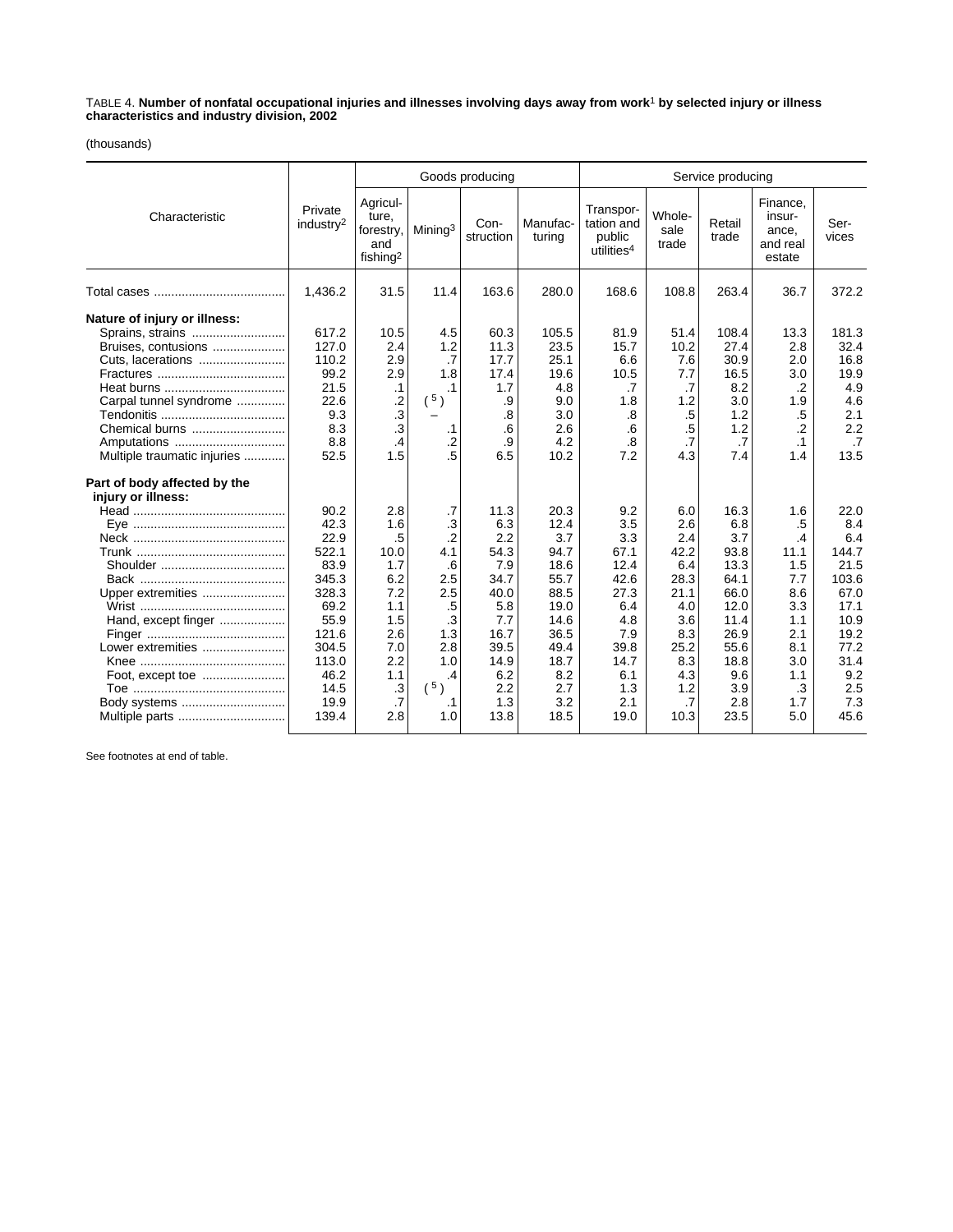TABLE 4. **Number of nonfatal occupational injuries and illnesses involving days away from work**1 **by selected injury or illness characteristics and industry division, 2002** — Continued

(thousands)

|                                                                                |                                  |                                                               | Goods producing     |                   |                    |                                                             | Service producing       |                 |                                                   |               |  |
|--------------------------------------------------------------------------------|----------------------------------|---------------------------------------------------------------|---------------------|-------------------|--------------------|-------------------------------------------------------------|-------------------------|-----------------|---------------------------------------------------|---------------|--|
| Characteristic                                                                 | Private<br>industry <sup>2</sup> | Agricul-<br>ture,<br>forestry,<br>and<br>fishing <sup>2</sup> | Mining <sup>3</sup> | Con-<br>struction | Manufac-<br>turing | Transpor-<br>tation and<br>public<br>utilities <sup>4</sup> | Whole-<br>sale<br>trade | Retail<br>trade | Finance,<br>insur-<br>ance.<br>and real<br>estate | Ser-<br>vices |  |
| Source of injury or illness:<br>Chemicals and chemical                         |                                  |                                                               |                     |                   |                    |                                                             |                         |                 |                                                   |               |  |
|                                                                                | 20.7                             | 0.8                                                           | 0.8                 | 1.2               | 5.6                | 1.4                                                         | 1.1                     | 3.3             | 0.5                                               | 5.8           |  |
|                                                                                | 193.1                            | 2.8                                                           | .6                  | 8.6               | 35.0               | 30.4                                                        | 24.9                    | 59.5            | 3.3                                               | 28.0          |  |
| Furniture and fixtures                                                         | 52.4                             | .3                                                            | (5)                 | 2.7               | 7.7                | 3.4                                                         | 3.0                     | 15.0            | 2.0                                               | 18.3          |  |
|                                                                                | 92.6                             | 1.9                                                           | 1.4                 | 10.2              | 34.3               | 3.9                                                         | 6.7                     | 17.4            | 1.8                                               | 14.9          |  |
| Parts and materials                                                            | 147.6                            | 2.2                                                           | 2.3                 | 37.5              | 49.1               | 14.6                                                        | 12.4                    | 15.4            | 1.7                                               | 12.4          |  |
| Worker motion or position                                                      | 220.8                            | 4.4                                                           | .6                  | 20.7              | 54.0               | 26.9                                                        | 14.4                    | 35.7            | 8.4                                               | 55.7          |  |
| Floors, walkways, ground                                                       |                                  |                                                               |                     |                   |                    |                                                             |                         |                 |                                                   |               |  |
|                                                                                | 255.5                            | 5.4                                                           | 1.9                 | 33.6              | 32.0               | 30.0                                                        | 17.4                    | 51.4            | 9.0                                               | 74.9          |  |
| Tools, instruments, and                                                        |                                  |                                                               |                     |                   |                    |                                                             |                         |                 |                                                   |               |  |
|                                                                                | 93.2                             | 2.5                                                           | .9                  | 18.1              | 19.2               | 7.7                                                         | 4.9                     | 18.4            | 2.0                                               | 19.4          |  |
|                                                                                | 118.6                            | 3.1                                                           | .6                  | 9.8               | 13.6               | 31.3                                                        | 15.5                    | 16.6            | 2.8                                               | 25.2          |  |
| Health care patient                                                            | 70.0                             |                                                               |                     |                   |                    | 1.4                                                         | $\cdot$ 1               |                 | .2                                                | 68.2          |  |
| Event or exposure leading to<br>injury or illness:<br>Contact with objects and |                                  |                                                               |                     |                   |                    |                                                             |                         |                 |                                                   |               |  |
|                                                                                | 380.5                            | 9.5                                                           | 4.8                 | 57.4              | 95.5               | 35.7                                                        | 29.4                    | 74.6            | 6.3                                               | 67.3          |  |
| Struck by object                                                               | 191.6                            | 5.2                                                           | 2.8                 | 32.3              | 41.1               | 17.1                                                        | 14.6                    | 41.5            | 3.0                                               | 34.0          |  |
| Struck against object                                                          | 99.9                             | 2.0                                                           | .8                  | 12.3              | 20.8               | 11.3                                                        | 7.6                     | 20.6            | 2.6                                               | 21.9          |  |
| Caught in equipment or object                                                  | 62.6                             | 1.8                                                           | 1.1                 | 7.0               | 26.2               | 4.2                                                         | 5.5                     | 8.8             | .5                                                | 7.7           |  |
| Fall to lower level                                                            | 86.9                             | 2.4                                                           | .9                  | 22.4              | 10.0               | 13.1                                                        | 6.8                     | 11.8            | 2.8                                               | 16.8          |  |
| Fall on same level                                                             | 176.0                            | 2.9                                                           | 1.0                 | 12.3              | 23.9               | 17.4                                                        | 10.9                    | 42.5            | 6.3                                               | 58.9          |  |
| Slip, trip, loss of                                                            |                                  |                                                               |                     |                   |                    |                                                             |                         |                 |                                                   |               |  |
| balance—without fall                                                           | 48.1                             | .8                                                            | $\cdot$ .2          | 4.7               | 7.7                | 6.4                                                         | 3.2                     | 9.9             | 1.3                                               | 13.9          |  |
| Overexertion                                                                   | 381.0                            | 5.0                                                           | 3.1                 | 33.8              | 68.8               | 46.2                                                        | 32.5                    | 69.7            | 7.3                                               | 114.7         |  |
| Overexertion in lifting                                                        | 208.3                            | 2.7                                                           | 1.1                 | 17.9              | 35.6               | 23.3                                                        | 19.8                    | 45.8            | 4.2                                               | 57.8          |  |
| Repetitive motion                                                              | 58.6                             | $\cdot$ 7                                                     | $(^{5})$            | 2.9               | 23.6               | 5.0                                                         | 2.6                     | 8.4             | 3.6                                               | 11.8          |  |
| Exposure to harmful                                                            |                                  |                                                               |                     |                   |                    |                                                             |                         |                 |                                                   |               |  |
| substances                                                                     | 60.0                             | 1.9                                                           | .4                  | 4.3               | 14.0               | 4.9                                                         | 2.4                     | 13.0            | 1.4                                               | 17.7          |  |
| Transportation accidents                                                       | 63.0                             | 1.8                                                           | $\cdot$ 3           | 6.7               | 5.8                | 16.2                                                        | 8.7                     | 6.6             | 2.0                                               | 14.8          |  |
| Fires and explosions                                                           | 2.7                              | $\cdot$ 1                                                     | $\cdot$ 1           | $\cdot$           | .6                 | $\cdot$                                                     | $\cdot$                 | .8              |                                                   | .3            |  |
| Assaults and violent acts by                                                   |                                  |                                                               |                     |                   |                    |                                                             |                         |                 |                                                   |               |  |
|                                                                                | 18.1                             | $\cdot$ 1                                                     |                     | $\cdot$           | .4                 | .7                                                          | .3                      | 2.4             | .4                                                | 13.6          |  |

1 Days-away-from-work cases include those that result in days away from<br>work with or without job transfer or restriction.<br> $\frac{2}{\pi}$  Excludes farms with fourar than 11 amplesses

2 Excludes farms with fewer than 11 employees.<br>3 Data for mining (Division B in the Standard Industrial Classification Manual, 1987 edition) include establishments not governed by the Mine Safety and Health Administration (MSHA) rules and reporting, such as those in oil and gas extraction. Data for mining operators in coal, metal, and nonmetal mining are provided to BLS by the Mine Safety and Health Administration, U.S. Department of Labor. Independent mining contractors are excluded from the coal, metal, and nonmetal mining industries. These data do not reflect the changes OSHA made to its recordkeeping requirements effective January 1, 2002; therefore estimates for these

industries are not comparable with estimates for other industries. 4 Data for employers in railroad transportation are provided to BLS by the Federal Railroad Administration, U.S. Department of Transportation. These data do not reflect the changes OSHA made to its recordkeeping requirements effective January 1, 2002; therefore estimates for these<br>industries are not comparable with estimates for other industries.<br><sup>5</sup> Fewer than 50 cases.

NOTE: Dashes indicate data that are not available. Because of rounding and nonclassifiable responses, data may not sum to the totals. SOURCE: Bureau of Labor Statistics, U.S. Department of Labor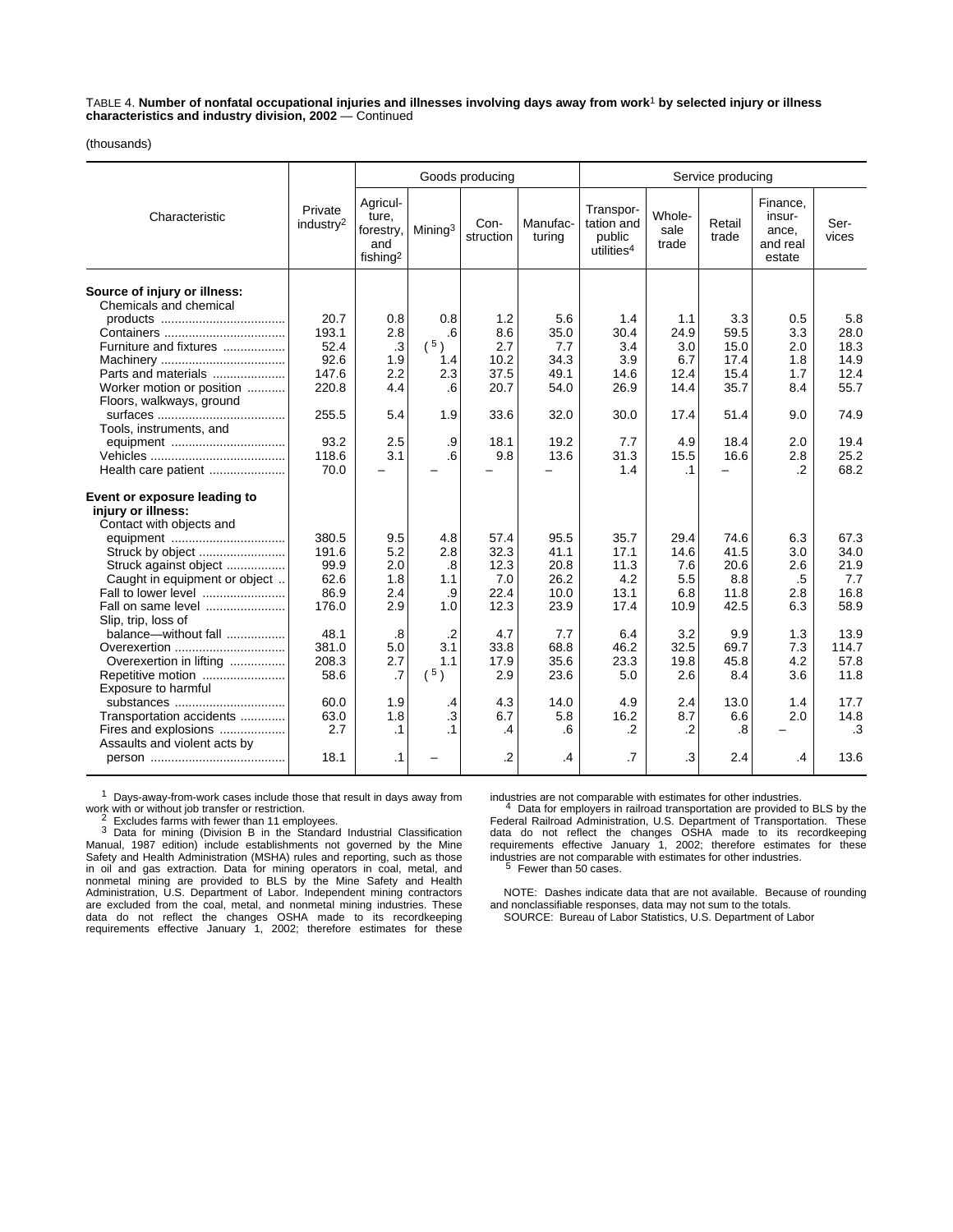TABLE 5. **Percent distribution of nonfatal occupational injuries and illnesses involving days away from work**1 **by selected injury or illness characteristics and industry division, 2002**

|                                                                                                                                                                                        |                                                                                                                  |                                                                                                                 | Goods producing                                                                                                 |                                                                                                                  |                                                                                                                   |                                                                                                                  | Service producing                                                                                               |                                                                                                                   |                                                                                                                  |                                                                                                                  |  |  |
|----------------------------------------------------------------------------------------------------------------------------------------------------------------------------------------|------------------------------------------------------------------------------------------------------------------|-----------------------------------------------------------------------------------------------------------------|-----------------------------------------------------------------------------------------------------------------|------------------------------------------------------------------------------------------------------------------|-------------------------------------------------------------------------------------------------------------------|------------------------------------------------------------------------------------------------------------------|-----------------------------------------------------------------------------------------------------------------|-------------------------------------------------------------------------------------------------------------------|------------------------------------------------------------------------------------------------------------------|------------------------------------------------------------------------------------------------------------------|--|--|
| Characteristic                                                                                                                                                                         | Private<br>industry <sup>2</sup>                                                                                 | Agricul-<br>ture,<br>forestry,<br>and<br>fishing <sup>2</sup>                                                   | Mining <sup>3</sup>                                                                                             | Con-<br>struction                                                                                                | Manufac-<br>turing                                                                                                | Transpor-<br>tation and<br>public<br>utilities <sup>4</sup>                                                      | Whole-<br>sale<br>trade                                                                                         | Retail<br>trade                                                                                                   | Finance,<br>insur-<br>ance,<br>and real<br>estate                                                                | Ser-<br>vices                                                                                                    |  |  |
| Total [1,436,194 cases]                                                                                                                                                                | 100.0                                                                                                            | 100.0                                                                                                           | 100.0                                                                                                           | 100.0                                                                                                            | 100.0                                                                                                             | 100.0                                                                                                            | 100.0                                                                                                           | 100.0                                                                                                             | 100.0                                                                                                            | 100.0                                                                                                            |  |  |
| Nature of injury or illness:<br>Sprains, strains<br>Bruises, contusions<br>Cuts, lacerations<br>Carpal tunnel syndrome<br>Chemical burns<br>Amputations<br>Multiple traumatic injuries | 43.0<br>8.8<br>7.7<br>6.9<br>1.5<br>1.6<br>.6<br>.6<br>.6<br>3.7                                                 | 33.4<br>7.6<br>9.1<br>9.1<br>.4<br>.7<br>1.1<br>1.0<br>1.2<br>4.7                                               | 40.0<br>10.7<br>6.2<br>16.1<br>1.2<br>$\overline{2}$<br>1.3<br>1.7<br>4.4                                       | 36.8<br>6.9<br>10.8<br>10.6<br>1.0<br>.6<br>.5<br>.4<br>.6<br>4.0                                                | 37.7<br>8.4<br>9.0<br>7.0<br>1.7<br>3.2<br>1.1<br>.9<br>1.5<br>3.7                                                | 48.6<br>9.3<br>3.9<br>6.2<br>.4<br>1.1<br>$.5\,$<br>.4<br>$.5\,$<br>4.2                                          | 47.2<br>9.4<br>7.0<br>7.1<br>.6<br>1.1<br>$.5\,$<br>.4<br>.6<br>4.0                                             | 41.2<br>10.4<br>11.7<br>6.3<br>3.1<br>1.1<br>.5<br>.5<br>.3<br>2.8                                                | 36.3<br>7.6<br>5.4<br>8.1<br>.6<br>5.2<br>1.3<br>.4<br>$\cdot$<br>3.9                                            | 48.7<br>8.7<br>4.5<br>5.4<br>1.3<br>1.2<br>.6<br>.6<br>$\cdot$<br>3.6                                            |  |  |
| Part of body affected by the<br>injury or illness:<br>Upper extremities<br>Hand, except finger<br>Lower extremities<br>Body systems<br>Multiple parts                                  | 6.3<br>2.9<br>1.6<br>36.3<br>5.8<br>24.0<br>22.9<br>4.8<br>3.9<br>8.5<br>21.2<br>7.9<br>3.2<br>1.0<br>1.4<br>9.7 | 8.8<br>4.9<br>1.6<br>31.8<br>5.5<br>19.8<br>22.8<br>3.4<br>4.9<br>8.4<br>22.2<br>7.0<br>3.4<br>.9<br>2.2<br>8.8 | 6.0<br>2.4<br>2.1<br>35.8<br>5.1<br>21.8<br>22.0<br>4.1<br>2.9<br>11.1<br>24.4<br>9.0<br>3.5<br>.4<br>.8<br>8.9 | 6.9<br>3.8<br>1.3<br>33.2<br>4.8<br>21.2<br>24.4<br>3.6<br>4.7<br>10.2<br>24.1<br>9.1<br>3.8<br>1.3<br>.8<br>8.4 | 7.3<br>4.4<br>1.3<br>33.8<br>6.6<br>19.9<br>31.6<br>6.8<br>5.2<br>13.1<br>17.6<br>6.7<br>2.9<br>1.0<br>1.1<br>6.6 | 5.5<br>2.1<br>1.9<br>39.8<br>7.4<br>25.3<br>16.2<br>3.8<br>2.9<br>4.7<br>23.6<br>8.7<br>3.6<br>.8<br>1.2<br>11.2 | 5.6<br>2.3<br>2.2<br>38.8<br>5.9<br>26.0<br>19.4<br>3.7<br>3.3<br>7.6<br>23.1<br>7.6<br>4.0<br>1.1<br>.7<br>9.5 | 6.2<br>2.6<br>1.4<br>35.6<br>5.1<br>24.3<br>25.1<br>4.6<br>4.3<br>10.2<br>21.1<br>7.1<br>3.6<br>1.5<br>1.1<br>8.9 | 4.4<br>1.3<br>1.2<br>30.3<br>4.1<br>20.9<br>23.6<br>8.9<br>3.0<br>5.8<br>22.0<br>8.1<br>3.1<br>.9<br>4.6<br>13.7 | 5.9<br>2.3<br>1.7<br>38.9<br>5.8<br>27.8<br>18.0<br>4.6<br>2.9<br>5.1<br>20.7<br>8.4<br>2.5<br>.7<br>2.0<br>12.2 |  |  |

See footnotes at end of table.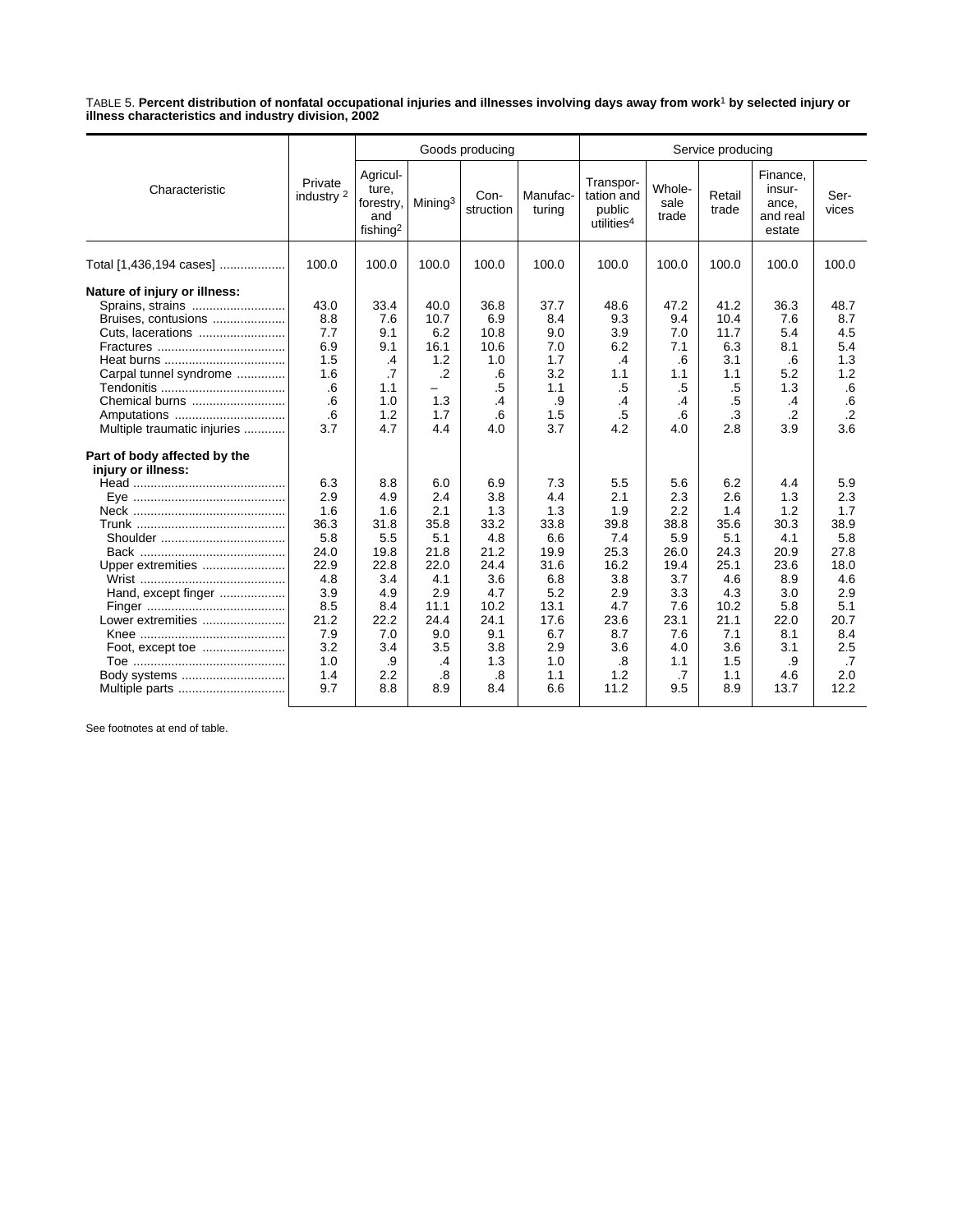TABLE 5. **Percent distribution of nonfatal occupational injuries and illnesses involving days away from work**1 **by selected injury or illness characteristics and industry division, 2002** — Continued

|                                                        |                                  |                                                               |                          | Goods producing   |                          | Service producing                                           |                         |                          |                                                   |               |
|--------------------------------------------------------|----------------------------------|---------------------------------------------------------------|--------------------------|-------------------|--------------------------|-------------------------------------------------------------|-------------------------|--------------------------|---------------------------------------------------|---------------|
| Characteristic                                         | Private<br>industry <sup>2</sup> | Agricul-<br>ture.<br>forestry,<br>and<br>fishing <sup>2</sup> | Mining <sup>3</sup>      | Con-<br>struction | Manufac-<br>turing       | Transpor-<br>tation and<br>public<br>utilities <sup>4</sup> | Whole-<br>sale<br>trade | Retail<br>trade          | Finance,<br>insur-<br>ance,<br>and real<br>estate | Ser-<br>vices |
| Source of injury or illness:<br>Chemicals and chemical |                                  |                                                               |                          |                   |                          |                                                             |                         |                          |                                                   |               |
|                                                        | 1.4                              | 2.5                                                           | 7.3                      | 0.8               | 2.0                      | 0.9                                                         | 1.0                     | 1.3                      | 1.4                                               | 1.6           |
|                                                        | 13.4                             | 8.7                                                           | 5.2                      | 5.3               | 12.5                     | 18.1                                                        | 22.9                    | 22.6                     | 9.0                                               | 7.5           |
| Furniture and fixtures                                 | 3.6                              | .9                                                            | .3                       | 1.7               | 2.7                      | 2.0                                                         | 2.7                     | 5.7                      | 5.5                                               | 4.9           |
|                                                        | 6.4                              | 6.1                                                           | 12.5                     | 6.2               | 12.2                     | 2.3                                                         | 6.2                     | 6.6                      | 4.9                                               | 4.0           |
| Parts and materials                                    | 10.3                             | 6.9                                                           | 20.4                     | 22.9              | 17.5                     | 8.7                                                         | 11.4                    | 5.8                      | 4.6                                               | 3.3           |
| Worker motion or position                              | 15.4                             | 13.9                                                          | 5.1                      | 12.6              | 19.3                     | 16.0                                                        | 13.2                    | 13.5                     | 22.9                                              | 15.0          |
| Floors, walkways, ground                               |                                  |                                                               |                          |                   |                          |                                                             |                         |                          |                                                   |               |
|                                                        | 17.8                             | 17.0                                                          | 16.9                     | 20.5              | 11.4                     | 17.8                                                        | 16.0                    | 19.5                     | 24.7                                              | 20.1          |
| Tools, instruments, and                                |                                  |                                                               |                          |                   |                          |                                                             |                         |                          |                                                   |               |
|                                                        | 6.5                              | 7.8                                                           | 7.8                      | 11.1              | 6.9                      | 4.6                                                         | 4.5                     | 7.0                      | 5.5                                               | 5.2           |
|                                                        | 8.3                              | 10.0                                                          | 5.3                      | 6.0               | 4.9                      | 18.5                                                        | 14.2                    | 6.3                      | 7.7                                               | 6.8           |
| Health care patient                                    | 4.9                              | $\overline{\phantom{m}}$                                      | $\overline{\phantom{0}}$ |                   | $\overline{\phantom{0}}$ | .8                                                          | $\cdot$ 1               | $\overline{\phantom{0}}$ | 6                                                 | 18.3          |
| Event or exposure leading to<br>injury or illness:     |                                  |                                                               |                          |                   |                          |                                                             |                         |                          |                                                   |               |
| Contact with objects and                               |                                  |                                                               |                          |                   |                          |                                                             |                         |                          |                                                   |               |
|                                                        | 26.5                             | 30.2                                                          | 42.2                     | 35.1              | 34.1                     | 21.2                                                        | 27.0                    | 28.3                     | 17.3                                              | 18.1          |
| Struck by object                                       | 13.3                             | 16.4                                                          | 24.6                     | 19.7              | 14.7                     | 10.2                                                        | 13.4                    | 15.8                     | 8.3                                               | 9.1           |
| Struck against object                                  | 7.0                              | 6.2                                                           | 7.3                      | 7.5               | 7.4                      | 6.7                                                         | 7.0                     | 7.8                      | 7.0                                               | 5.9           |
| Caught in equipment or object                          | 4.4                              | 5.6                                                           | 9.4                      | 4.2               | 9.3                      | 2.5                                                         | 5.0                     | 3.3                      | 1.3                                               | 2.1           |
| Fall to lower level                                    | 6.1                              | 7.7                                                           | 7.8                      | 13.7              | 3.6                      | 7.8                                                         | 6.2                     | 4.5                      | 7.5                                               | 4.5           |
| Fall on same level                                     | 12.3                             | 9.1                                                           | 8.8                      | 7.5               | 8.5                      | 10.3                                                        | 10.0                    | 16.1                     | 17.1                                              | 15.8          |
| Slip, trip, loss of                                    |                                  |                                                               |                          |                   |                          |                                                             |                         |                          |                                                   |               |
| balance-without fall                                   | 3.4                              | 2.4                                                           | 1.6                      | 2.9               | 2.8                      | 3.8                                                         | 2.9                     | 3.8                      | 3.6                                               | 3.7           |
| Overexertion                                           | 26.5                             | 15.9                                                          | 27.0                     | 20.7              | 24.6                     | 27.4                                                        | 29.9                    | 26.4                     | 19.8                                              | 30.8          |
| Overexertion in lifting                                | 14.5                             | 8.7                                                           | 10.0                     | 10.9              | 12.7                     | 13.8                                                        | 18.2                    | 17.4                     | 11.5                                              | 15.5          |
| Repetitive motion                                      | 4.1                              | 2.2                                                           | .4                       | 1.8               | 8.4                      | 3.0                                                         | 2.4                     | 3.2                      | 9.7                                               | 3.2           |
| Exposure to harmful                                    |                                  |                                                               |                          |                   |                          |                                                             |                         |                          |                                                   |               |
| substances                                             | 4.2                              | 6.1                                                           | 3.9                      | 2.6               | 5.0                      | 2.9                                                         | 2.2                     | 4.9                      | 3.7                                               | 4.8           |
| Transportation accidents                               | 4.4                              | 5.7                                                           | 2.2                      | 4.1               | 2.1                      | 9.6                                                         | 8.0                     | 2.5                      | 5.6                                               | 4.0           |
| Fires and explosions                                   | $\cdot$ .2                       | .2                                                            | .5                       | .3                | $\cdot$                  | $\cdot$ 1                                                   | .2                      | .3                       | -                                                 | $\cdot$ 1     |
| Assaults and violent acts by                           |                                  |                                                               |                          |                   |                          |                                                             |                         |                          |                                                   |               |
|                                                        | 1.3                              | $\cdot$                                                       | —                        | $\cdot$ 1         | $\cdot$ 1                | .4                                                          | .3                      | .9                       | 1.0                                               | 3.7           |
|                                                        |                                  |                                                               |                          |                   |                          |                                                             |                         |                          |                                                   |               |

 $1$  Days-away-from-work cases include those that result in days away from

work with or without job transfer or restriction.<br><sup>2</sup> Excludes farms with fewer than 11 employees.<br><sup>3</sup> Data for mining (Division B in the Standard Industrial Classification<br>Manual, 1987 edition) include establishments not Safety and Health Administration (MSHA) rules and reporting, such as those in oil and gas extraction. Data for mining operators in coal, metal, and nonmetal mining are provided to BLS by the Mine Safety and Health Administration, U.S. Department of Labor. Independent mining contractors are excluded from the coal, metal, and nonmetal mining industries. These data do not reflect the changes OSHA made to its recordkeeping requirements effective January 1, 2002; therefore estimates for these

industries are not comparable with estimates for other industries.<br>
<sup>4</sup> Data for employers in railroad transportation are provided to BLS by the<br>
Federal Railroad Administration, U.S. Department of Transportation. These<br>
d industries are not comparable with estimates for other industries.

NOTE: Dashes indicate data that are not available. Percentages may not add to 100% because of rounding, nonclassifiable responses, and presentation of selected categories.

SOURCE: Bureau of Labor Statistics, U.S. Department of Labor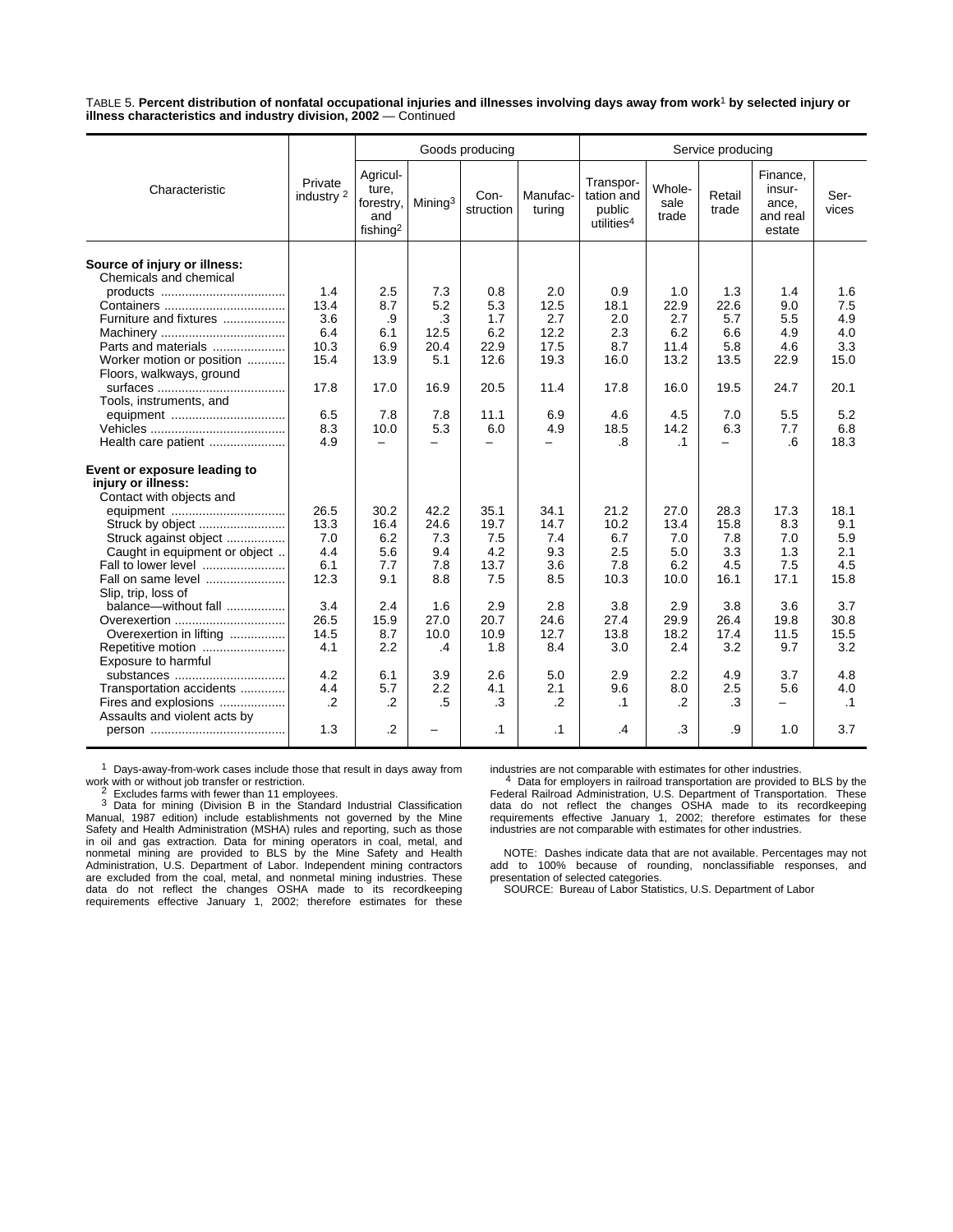TABLE 6. **Incidence rates**1 **for nonfatal occupational injuries and illnesses involving days away from work**2 **per 10,000 full-time workers for selected characteristics and industry division, 2002**

|                                                                                                                                                                                                                        |                                                                                                                      |                                                                                                                         | Goods producing                                                                                                       |                                                                                                                          |                                                                                                                        |                                                                                                                         | Service producing                                                                                                    |                                                                                                                     |                                                                                                                 |                                                                                                                   |  |  |
|------------------------------------------------------------------------------------------------------------------------------------------------------------------------------------------------------------------------|----------------------------------------------------------------------------------------------------------------------|-------------------------------------------------------------------------------------------------------------------------|-----------------------------------------------------------------------------------------------------------------------|--------------------------------------------------------------------------------------------------------------------------|------------------------------------------------------------------------------------------------------------------------|-------------------------------------------------------------------------------------------------------------------------|----------------------------------------------------------------------------------------------------------------------|---------------------------------------------------------------------------------------------------------------------|-----------------------------------------------------------------------------------------------------------------|-------------------------------------------------------------------------------------------------------------------|--|--|
| Characteristic                                                                                                                                                                                                         | Private<br>industry $3$                                                                                              | Agricul-<br>ture,<br>forestry,<br>and<br>fishing <sup>3</sup>                                                           | Mining <sup>4</sup>                                                                                                   | Construc-<br>tion                                                                                                        | Manufac-<br>turing                                                                                                     | Transpor-<br>tation and<br>public<br>utilities <sup>5</sup>                                                             | Whole-<br>sale<br>trade                                                                                              | Retail<br>trade                                                                                                     | Finance,<br>insurance,<br>and real<br>estate                                                                    | Ser-<br>vices                                                                                                     |  |  |
| Total [1,436,194 cases]                                                                                                                                                                                                | 162.6                                                                                                                | 208.6                                                                                                                   | 198.8                                                                                                                 | 276.8                                                                                                                    | 174.5                                                                                                                  | 270.6                                                                                                                   | 175.0                                                                                                                | 153.6                                                                                                               | 53.5                                                                                                            | 133.8                                                                                                             |  |  |
| Nature of injury or illness:<br>Sprains, strains<br>Bruises, contusions<br>Cuts, lacerations<br>Carpal tunnel syndrome<br>Chemical burns<br>Amputations<br>Multiple traumatic injuries<br>Part of body affected by the | 69.9<br>14.4<br>12.5<br>11.2<br>2.4<br>2.6<br>1.1<br>(6)<br>1.0<br>5.9                                               | 69.7<br>15.8<br>19.0<br>19.1<br>(6)<br>1.4<br>2.3<br>2.0<br>2.4<br>9.9                                                  | 79.5<br>21.3<br>12.4<br>31.9<br>2.4<br>(6)<br>-<br>2.6<br>3.3<br>8.7                                                  | 101.9<br>19.1<br>30.0<br>29.4<br>2.8<br>1.6<br>1.3<br>1.1<br>1.6<br>11.0                                                 | 65.8<br>14.7<br>15.7<br>12.2<br>3.0<br>5.6<br>1.9<br>1.6<br>2.6<br>6.4                                                 | 131.4<br>25.3<br>10.5<br>16.8<br>1.2<br>3.0<br>1.3<br>1.0<br>1.4<br>11.5                                                | 82.7<br>16.4<br>12.2<br>12.4<br>1.1<br>1.9<br>6)<br>6j<br>1.1<br>7.0                                                 | 63.2<br>16.0<br>18.0<br>9.6<br>4.8<br>1.8<br>6)<br>(6)<br>$\binom{6}{ }$<br>4.3                                     | 19.4<br>4.1<br>2.9<br>4.3<br>(6)<br>2.8<br><sup>6</sup> )<br>6j<br>6)<br>2.1                                    | 65.2<br>11.6<br>6.0<br>7.2<br>1.8<br>1.6<br>6)<br>$6 \choose$<br>6)<br>4.8                                        |  |  |
| injury or illness:<br>Upper extremities<br>Hand, except finger<br>Lower extremities<br>Body systems                                                                                                                    | 10.2<br>4.8<br>2.6<br>59.1<br>9.5<br>39.1<br>37.2<br>7.8<br>6.3<br>13.8<br>34.5<br>12.8<br>5.2<br>1.7<br>2.3<br>15.8 | 18.4<br>10.3<br>3.3<br>66.4<br>11.4<br>41.3<br>47.5<br>7.0<br>10.2<br>17.5<br>46.4<br>14.5<br>7.2<br>2.0<br>4.6<br>18.4 | 11.8<br>4.8<br>4.1<br>71.1<br>10.0<br>43.3<br>43.7<br>8.2<br>5.7<br>22.1<br>48.5<br>17.9<br>7.0<br>(6)<br>1.6<br>17.6 | 19.2<br>10.6<br>3.7<br>91.8<br>13.3<br>58.6<br>67.7<br>9.8<br>13.0<br>28.3<br>66.7<br>25.3<br>10.5<br>3.7<br>2.3<br>23.3 | 12.7<br>7.7<br>2.3<br>59.0<br>11.6<br>34.7<br>55.1<br>11.9<br>9.1<br>22.8<br>30.8<br>11.7<br>5.1<br>1.7<br>2.0<br>11.6 | 14.8<br>5.7<br>5.3<br>107.7<br>19.9<br>68.4<br>43.9<br>10.3<br>7.7<br>12.7<br>63.9<br>23.6<br>9.7<br>2.1<br>3.3<br>30.4 | 9.7<br>4.1<br>3.9<br>67.9<br>10.4<br>45.5<br>34.0<br>6.4<br>5.8<br>13.3<br>40.5<br>13.4<br>6.9<br>1.9<br>1.2<br>16.6 | 9.5<br>4.0<br>2.2<br>54.7<br>7.8<br>37.4<br>38.5<br>7.0<br>6.6<br>15.7<br>32.4<br>11.0<br>5.6<br>2.3<br>1.7<br>13.7 | 2.3<br>6)<br>(6)<br>16.2<br>2.2<br>11.2<br>12.6<br>4.8<br>1.6<br>3.1<br>11.8<br>4.3<br>1.7<br>(6)<br>2.5<br>7.3 | 7.9<br>3.0<br>2.3<br>52.0<br>7.7<br>37.2<br>24.1<br>6.2<br>3.9<br>6.9<br>27.7<br>11.3<br>3.3<br>6)<br>2.6<br>16.4 |  |  |

See footnotes at end of table.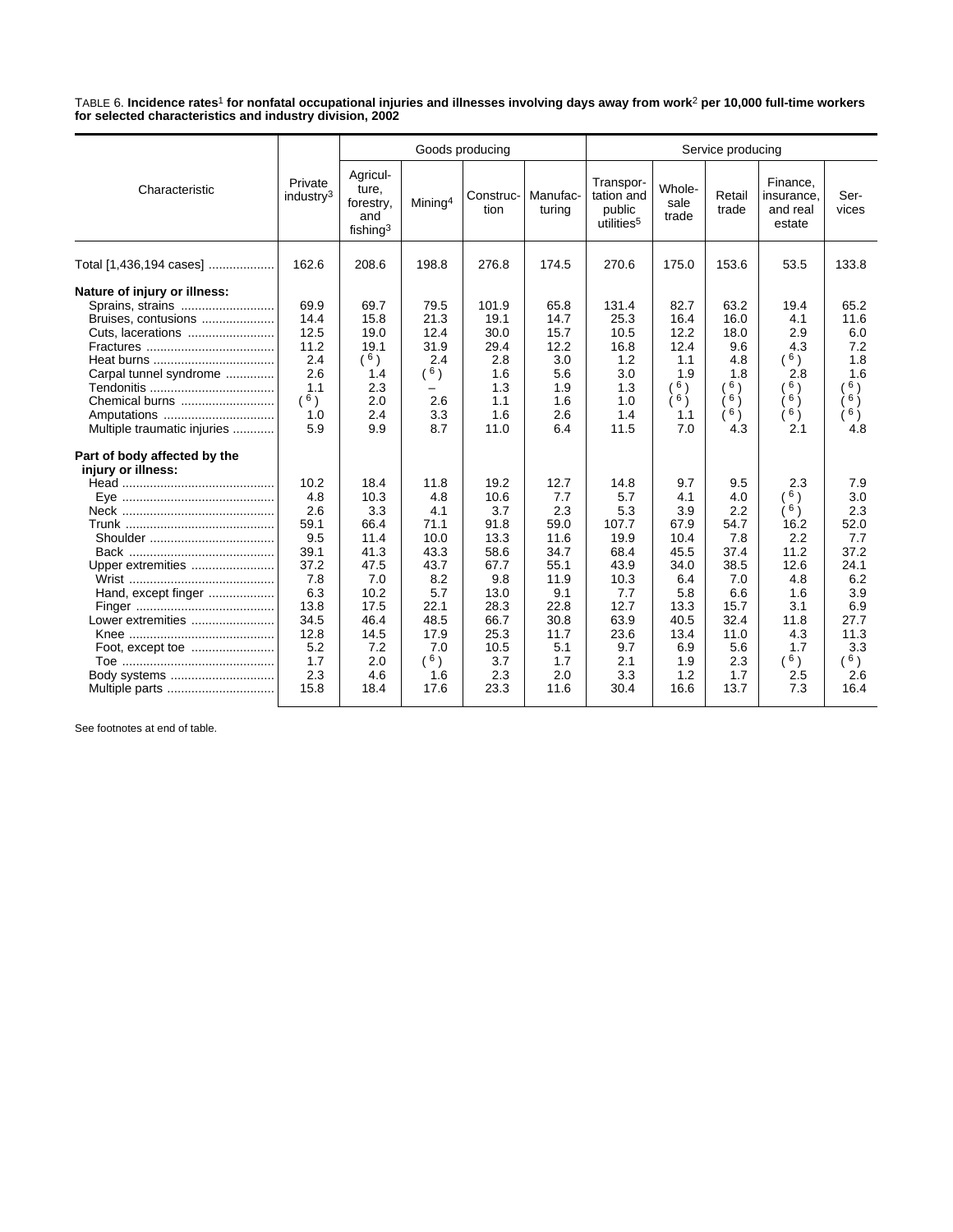TABLE 6. **Incidence rates**1 **for nonfatal occupational injuries and illnesses involving days away from work**2 **per 10,000 full-time workers for selected characteristics and industry division, 2002** — Continued

|                                                        |                                  |                                                      |                          | Goods producing          |                    | Service producing                                           |                         |                          |                                              |               |  |
|--------------------------------------------------------|----------------------------------|------------------------------------------------------|--------------------------|--------------------------|--------------------|-------------------------------------------------------------|-------------------------|--------------------------|----------------------------------------------|---------------|--|
| Characteristic                                         | Private<br>industry <sup>3</sup> | Agricul-<br>ture,<br>forestry,<br>and<br>fishing $3$ | Mining <sup>4</sup>      | Construc-<br>tion        | Manufac-<br>turing | Transpor-<br>tation and<br>public<br>utilities <sup>5</sup> | Whole-<br>sale<br>trade | Retail<br>trade          | Finance,<br>insurance,<br>and real<br>estate | Ser-<br>vices |  |
| Source of injury or illness:<br>Chemicals and chemical |                                  |                                                      |                          |                          |                    |                                                             |                         |                          |                                              |               |  |
|                                                        | 2.3                              | 5.1                                                  | 14.6                     | 2.1                      | 3.5                | 2.3                                                         | 1.8                     | 1.9                      | $(^{6})$                                     | 2.1           |  |
|                                                        | 21.9                             | 18.2                                                 | 10.3                     | 14.6                     | 21.8               | 48.9                                                        | 40.0                    | 34.7                     | 4.8                                          | 10.1          |  |
| Furniture and fixtures                                 | 5.9                              | 1.8                                                  | $(^{6})$                 | 4.6                      | 4.8                | 5.4                                                         | 4.8                     | 8.8                      | 2.9                                          | 6.6           |  |
|                                                        | 10.5                             | 12.7                                                 | 24.9                     | 17.2                     | 21.4               | 6.2                                                         | 10.8                    | 10.2                     | 2.7                                          | 5.4           |  |
| Parts and materials<br>Worker motion or position       | 16.7<br>25.0                     | 14.3<br>29.1                                         | 40.6<br>10.1             | 63.5<br>35.0             | 30.6<br>33.7       | 23.5<br>43.2                                                | 20.0<br>23.1            | 9.0<br>20.8              | 2.5<br>12.3                                  | 4.4<br>20.0   |  |
| Floors, walkways, ground                               |                                  |                                                      |                          |                          |                    |                                                             |                         |                          |                                              |               |  |
|                                                        | 28.9                             | 35.5                                                 | 33.5                     | 56.8                     | 20.0               | 48.1                                                        | 28.0                    | 29.9                     | 13.2                                         | 26.9          |  |
| Tools, instruments, and                                |                                  |                                                      |                          |                          |                    |                                                             |                         |                          |                                              |               |  |
|                                                        | 10.6                             | 16.2                                                 | 15.6                     | 30.6                     | 12.0               | 12.3                                                        | 8.0                     | 10.8                     | 3.0                                          | 7.0           |  |
|                                                        | 13.4                             | 20.8                                                 | 10.5                     | 16.5                     | 8.5                | 50.2                                                        | 24.9                    | 9.7                      | 4.1                                          | 9.1           |  |
| Health care patient                                    | 7.9                              | $\overline{\phantom{0}}$                             | $\equiv$                 | $\overline{\phantom{0}}$ | $\equiv$           | 2.2                                                         | (6)                     | $\overline{\phantom{0}}$ | $(^{6})$                                     | 24.5          |  |
| Event or exposure leading to<br>injury or illness:     |                                  |                                                      |                          |                          |                    |                                                             |                         |                          |                                              |               |  |
| Contact with objects and                               |                                  |                                                      |                          |                          |                    |                                                             |                         |                          |                                              |               |  |
| equipment                                              | 43.1                             | 63.1                                                 | 84.0                     | 97.0                     | 59.5               | 57.3                                                        | 47.3                    | 43.5                     | 9.3                                          | 24.2          |  |
|                                                        | 21.7                             | 34.3                                                 | 48.9                     | 54.6                     | 25.6               | 27.5                                                        | 23.4                    | 24.2                     | 4.4                                          | 12.2          |  |
| Struck against object                                  | 11.3                             | 13.0                                                 | 14.5                     | 20.9                     | 13.0               | 18.1                                                        | 12.2                    | 12.0                     | 3.8                                          | 7.9           |  |
| Caught in equipment or object                          | 7.1                              | 11.6                                                 | 18.7                     | 11.8                     | 16.3               | 6.7                                                         | 8.8                     | 5.1                      | (6)                                          | 2.8           |  |
| Fall to lower level                                    | 9.8                              | 16.1                                                 | 15.5                     | 37.9                     | 6.2                | 21.0                                                        | 10.9                    | 6.9                      | 4.0                                          | 6.0           |  |
| Fall on same level                                     | 19.9                             | 19.0                                                 | 17.6                     | 20.8                     | 14.9               | 27.9                                                        | 17.5                    | 24.8                     | 9.1                                          | 21.2          |  |
| Slip, trip, loss of<br>balance-without fall            |                                  |                                                      |                          |                          |                    |                                                             |                         |                          |                                              |               |  |
| Overexertion                                           | 5.5<br>43.1                      | 5.0<br>33.3                                          | 3.1<br>53.6              | 8.0<br>57.2              | 4.8<br>42.9        | 10.3<br>74.2                                                | 5.1<br>52.3             | 5.8<br>40.6              | 1.9<br>10.6                                  | 5.0<br>41.2   |  |
| Overexertion in lifting                                | 23.6                             | 18.2                                                 | 19.8                     | 30.3                     | 22.2               | 37.3                                                        | 31.9                    | 26.7                     | 6.1                                          | 20.8          |  |
| Repetitive motion                                      | 6.6                              | 4.6                                                  | (6)                      | 4.9                      | 14.7               | 8.1                                                         | 4.2                     | 4.9                      | 5.2                                          | 4.2           |  |
| Exposure to harmful                                    |                                  |                                                      |                          |                          |                    |                                                             |                         |                          |                                              |               |  |
| substances                                             | 6.8                              | 12.6                                                 | 7.8                      | 7.3                      | 8.8                | 7.8                                                         | 3.8                     | 7.6                      | 2.0                                          | 6.4           |  |
| Transportation accidents                               | 7.1                              | 12.0                                                 | 4.4                      | 11.3                     | 3.6                | 26.0                                                        | 14.0                    | 3.9                      | 3.0                                          | 5.3           |  |
| Fires and explosions                                   | (6)                              | (6)                                                  | 1.0                      | (6)                      | (6)                | (6)                                                         | $^{\circ}$ 6)           | (6)                      | $\overline{\phantom{0}}$                     | 6)            |  |
| Assaults and violent acts by                           |                                  |                                                      |                          |                          |                    |                                                             |                         |                          |                                              |               |  |
|                                                        | 2.1                              | (6)                                                  | $\overline{\phantom{0}}$ | (6)                      | $(^{6})$           | 1.2                                                         | (6)                     | 1.4                      | $(^{6})$                                     | 4.9           |  |

1 Incidence rates represent the number of injuries and illnesses per 10,000 full-time workers and were calculated as: (N/EH) x 20,000,000 where

| И<br>EН    | = number of injuries and illnesses<br>= total hours worked by all employees |
|------------|-----------------------------------------------------------------------------|
|            | during the calendar year                                                    |
| 20.000.000 | $=$ base for 10,000 equivalent full-time workers                            |
|            | (working 40 hours per week, 50 weeks per year)                              |

 $2$  Days-away-from-work cases include those that result in days away from work with or without job transfer or restriction.

<sup>3</sup> Excludes farms with fewer than 11 employees.<br><sup>4</sup> Data for mining (Division B in the Standard Industrial Classification Manual, 1987 edition) include establishments not governed by the Mine Safety<br>and Health Administration (MSHA) rules and reporting, such as those in oil and<br>gas extraction. Data for mining operators in coal, metal, and nonm

are provided to BLS by the Mine Safety and Health Administration, U.S. Department of Labor. Independent mining contractors are excluded from the coal, metal, and nonmetal mining industries. These data do not reflect the changes OSHA made to its recordkeeping requirements effective January 1, 2002; therefore estimates for these industries are not comparable with

estimates for other industries.<br><sup>5</sup> Data for employers in railroad transportation are provided to BLS by the<br>Federal Railroad Administration, U.S. Department of Transportation. These<br>data do not reflect the changes OSHA ma effective January 1, 2002; therefore estimates for these industries are not comparable with estimates for other industries. 6 Less than 1.0 case per 10,000 full-time workers.

NOTE: Dashes indicate data that are not available. SOURCE: Bureau of Labor Statistics, U.S. Department of Labor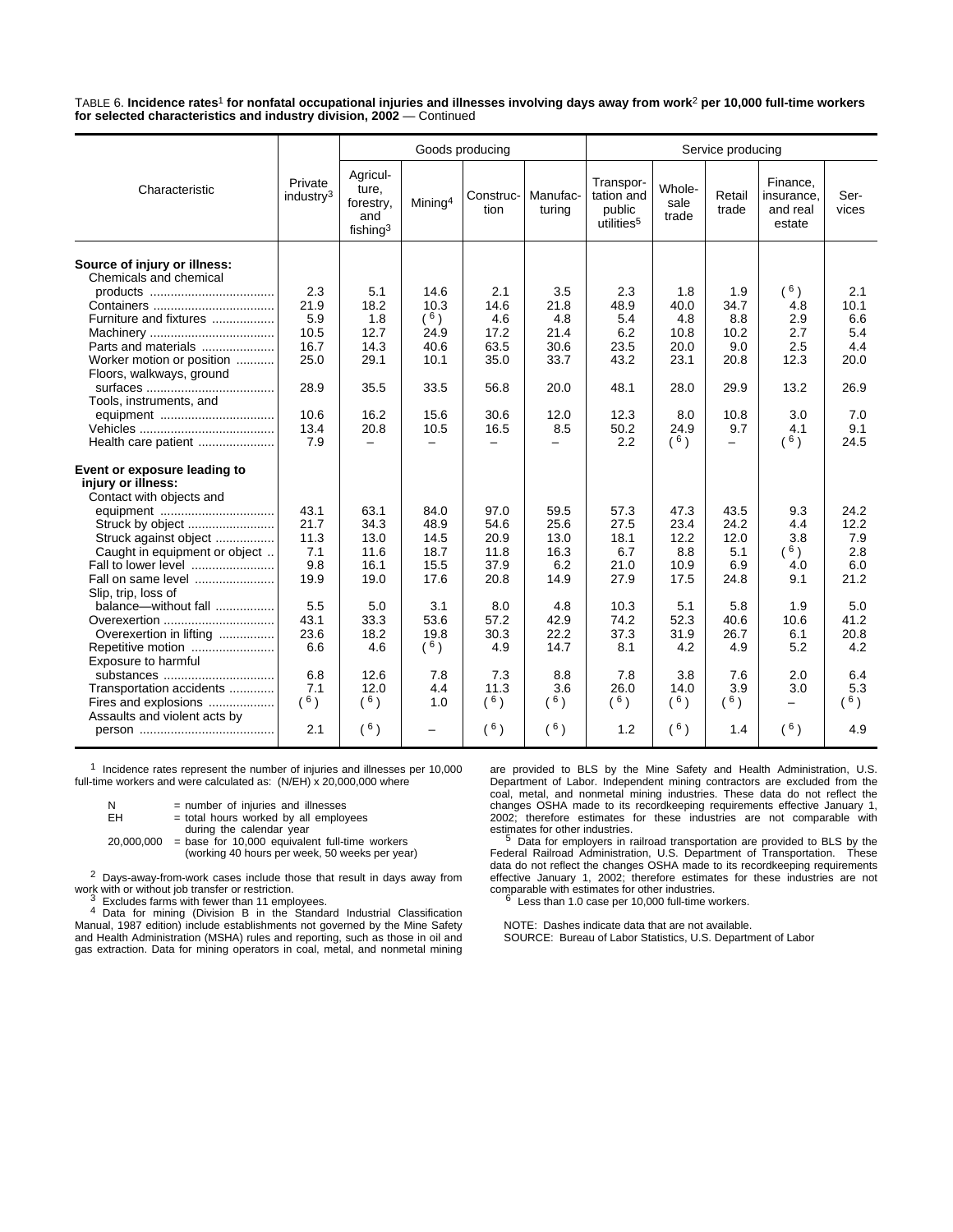TABLE 7. **Percent distribution of nonfatal occupational injuries and illnesses involving days away from work**1 **by selected worker characteristics and number of days away from work, 2002**

|                                                                                                                                                                                                           | Total<br>cases                                                       | Percent of days-away-from-work cases involving -            |                                                           |                                                             |                                                              |                                                            |                                                      |                                                             |                                                      |
|-----------------------------------------------------------------------------------------------------------------------------------------------------------------------------------------------------------|----------------------------------------------------------------------|-------------------------------------------------------------|-----------------------------------------------------------|-------------------------------------------------------------|--------------------------------------------------------------|------------------------------------------------------------|------------------------------------------------------|-------------------------------------------------------------|------------------------------------------------------|
| Characteristic                                                                                                                                                                                            |                                                                      | 1 day                                                       | 2 days                                                    | $3 - 5$ days                                                | $6 - 10$<br>days                                             | $11 - 20$<br>days                                          | $21 - 30$<br>days                                    | 31 days<br>or more                                          | days<br>away<br>from work                            |
| Total [1,436,194 cases]                                                                                                                                                                                   | 100.0                                                                | 15.0                                                        | 11.2                                                      | 18.6                                                        | 12.4                                                         | 11.0                                                       | 6.7                                                  | 25.1                                                        | $\overline{7}$                                       |
| Sex:                                                                                                                                                                                                      | 100.0<br>100.0                                                       | 14.6<br>15.7                                                | 10.9<br>11.9                                              | 18.1<br>19.4                                                | 12.4<br>12.6                                                 | 11.3<br>10.6                                               | 6.9<br>6.2                                           | 25.7<br>23.7                                                | 8<br>6                                               |
| Age: $2$                                                                                                                                                                                                  | 100.0<br>100.0<br>100.0<br>100.0<br>100.0<br>100.0<br>100.0<br>100.0 | 4.6<br>19.8<br>19.8<br>17.1<br>14.1<br>12.4<br>11.4<br>11.7 | 17.3<br>17.9<br>13.8<br>12.5<br>10.9<br>9.7<br>8.6<br>7.9 | 4.1<br>25.3<br>22.4<br>19.6<br>17.9<br>16.8<br>15.8<br>17.0 | 50.8<br>12.7<br>12.9<br>12.7<br>12.3<br>12.1<br>12.3<br>12.0 | 1.0<br>10.4<br>10.9<br>10.7<br>10.8<br>11.8<br>11.6<br>9.7 | 9.6<br>4.9<br>5.5<br>6.5<br>6.6<br>7.4<br>7.3<br>7.6 | 12.7<br>9.0<br>14.7<br>21.0<br>27.4<br>29.8<br>33.0<br>34.2 | 7<br>4<br>5<br>6<br>8<br>10<br>12<br>12              |
| <b>Occupation:</b><br>Managerial and professional<br>Technical, sales, and<br>administrative support<br>Farming, forestry, and fishing<br>Precision production, craft, and<br>Operators, fabricators, and | 100.0<br>100.0<br>100.0<br>100.0<br>100.0<br>100.0                   | 16.2<br>17.2<br>15.3<br>16.2<br>14.8<br>13.6                | 12.0<br>11.7<br>13.7<br>12.4<br>10.1<br>10.2              | 19.5<br>19.3<br>20.5<br>20.2<br>17.2<br>17.6                | 12.1<br>12.4<br>13.5<br>12.3<br>11.2<br>12.6                 | 11.8<br>10.3<br>10.6<br>10.9<br>11.1<br>11.4               | 6.3<br>5.8<br>5.7<br>6.7<br>7.6<br>7.2               | 22.1<br>23.3<br>20.7<br>21.4<br>28.0<br>27.4                | 6<br>6<br>6<br>6<br>9<br>9                           |
| Length of service with employer:<br>Less than 3 months<br>3 - 11 months<br>More than 5 years                                                                                                              | 100.0<br>100.0<br>100.0<br>100.0                                     | 17.6<br>15.7<br>15.6<br>12.7                                | 13.3<br>12.6<br>11.2<br>9.4                               | 20.2<br>20.2<br>18.4<br>17.0                                | 12.6<br>12.8<br>12.6<br>11.9                                 | 10.5<br>10.4<br>11.1<br>11.7                               | 6.1<br>6.3<br>6.5<br>7.4                             | 19.7<br>22.0<br>24.6<br>29.9                                | 5<br>6<br>$\overline{7}$<br>10                       |
| Race or ethnic origin:<br>White, non-Hispanic<br>Black, non-Hispanic<br>Asian or Pacific Islander<br>American Indian or Alaskan                                                                           | 100.0<br>100.0<br>100.0<br>100.0<br>100.0<br>100.0                   | 16.2<br>14.0<br>13.3<br>12.6<br>14.8<br>15.5                | 11.6<br>12.2<br>12.5<br>11.2<br>11.7<br>12.6              | 18.8<br>20.0<br>18.0<br>21.9<br>17.8<br>39.9                | 12.2<br>12.3<br>12.6<br>12.5<br>11.2<br>6.0                  | 10.6<br>12.0<br>10.9<br>10.9<br>13.3<br>3.2                | 6.9<br>6.4<br>6.3<br>7.0<br>6.2<br>7.1               | 23.7<br>23.1<br>26.4<br>23.8<br>25.1<br>15.7                | 7<br>7<br>$\overline{7}$<br>$\overline{7}$<br>8<br>3 |

 $1$  Days-away-from-work cases include those that result in days away

NOTE: Because of rounding and nonclassifiable responses, percentages may not add to 100.

from work with or without job transfer or restriction.<br><sup>2</sup> Information is not shown separately for injured workers under age 14;<br>they accounted for fewer than 50 cases.

SOURCE: Bureau of Labor Statistics, U.S. Department of Labor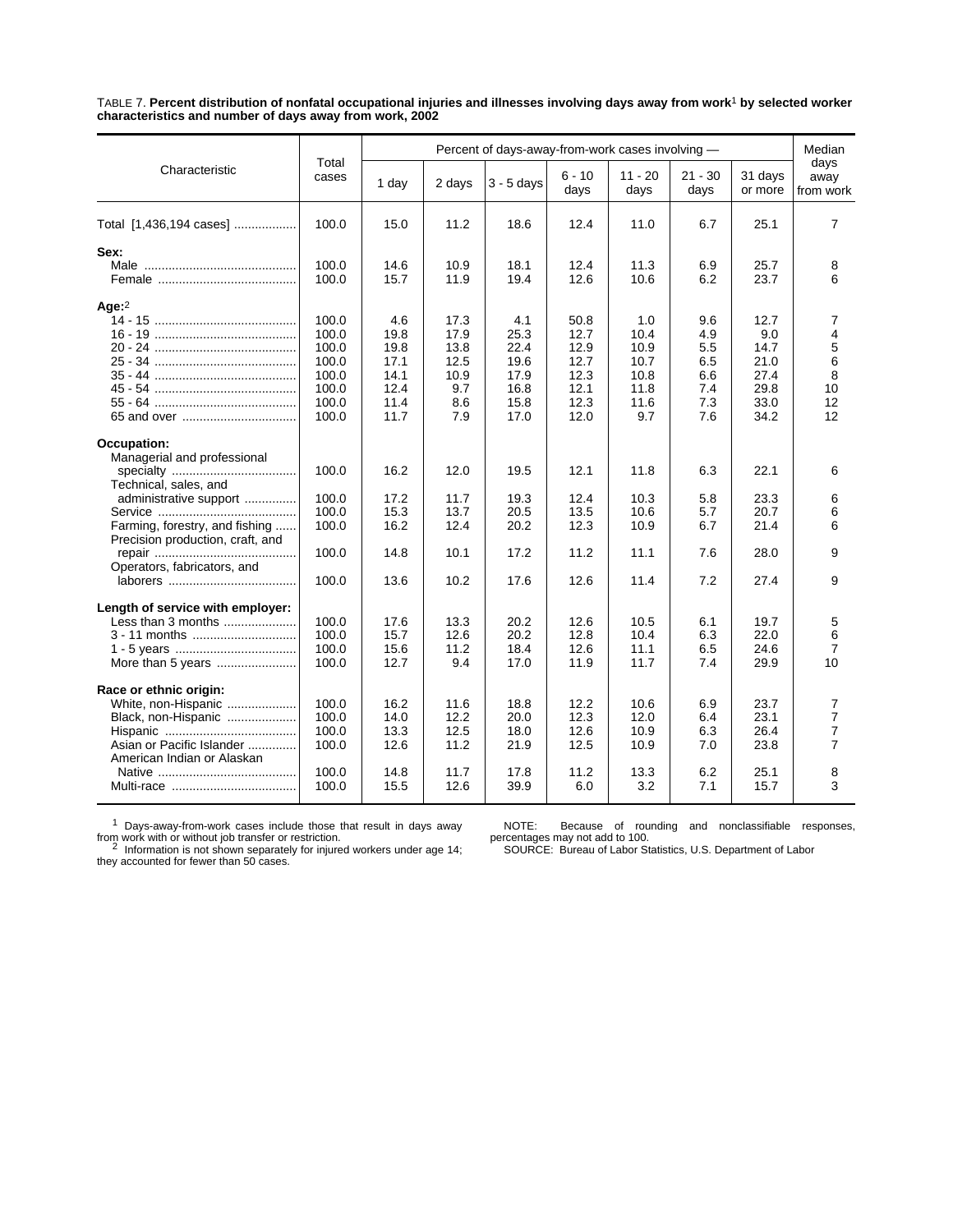TABLE 8. **Percent distribution of nonfatal occupational injuries and illnesses involving days away from work**1 **by selected occupation and number of days away from work, 2002**

| Total<br>Occupation<br>$3 - 5$<br>$6 - 10$<br>$11 - 20$<br>$21 - 30$<br>31 days<br>cases<br>1 day<br>2 days<br>days<br>days<br>days<br>days<br>or more<br>11.2<br>25.1<br>100.0<br>15.0<br>18.6<br>12.4<br>11.0<br>6.7<br>Total [1,436,194 cases]<br>100.0<br>9.3<br>7.6<br>15.8<br>14.3<br>11.5<br>8.0<br>33.5<br>100.0<br>16.0<br>11.5<br>22.0<br>15.4<br>10.5<br>6.2<br>18.5<br>Nursing aides, orderlies<br>100.0<br>15.5<br>11.0<br>18.8<br>13.4<br>22.4<br>Laborers, nonconstruction<br>11.2<br>7.7<br>100.0<br>13.2<br>13.7<br>20.5<br>10.9<br>12.3<br>6.0<br>23.4<br>Janitors and cleaners<br>100.0<br>12.5<br>10.1<br>18.5<br>11.2<br>12.0<br>8.1<br>27.5<br>Construction laborers<br>100.0<br>15.2<br>10.5<br>16.7<br>11.7<br>11.5<br>7.0<br>27.5<br>100.0<br>13.2<br>17.9<br>7.3<br>28.0<br>11.4<br>11.4<br>10.7<br>100.0<br>14.0<br>12.4<br>19.3<br>15.8<br>10.4<br>23.5<br>Supervisors and proprietors, sales<br>4.6<br>13.5<br>100.0<br>16.9<br>14.6<br>21.0<br>7.8<br>3.9<br>22.3<br>100.0<br>Sales workers, other commodities<br>16.8<br>12.1<br>22.4<br>9.8<br>10.3<br>6.1<br>22.5<br>100.0<br>18.0<br>12.4<br>8.9<br>25.3<br>10.5<br>20.2<br>4.7<br>16.2<br>12.5<br>12.8<br>21.3<br>100.0<br>19.1<br>11.9<br>6.2<br>Registered nurses | Median                    |
|--------------------------------------------------------------------------------------------------------------------------------------------------------------------------------------------------------------------------------------------------------------------------------------------------------------------------------------------------------------------------------------------------------------------------------------------------------------------------------------------------------------------------------------------------------------------------------------------------------------------------------------------------------------------------------------------------------------------------------------------------------------------------------------------------------------------------------------------------------------------------------------------------------------------------------------------------------------------------------------------------------------------------------------------------------------------------------------------------------------------------------------------------------------------------------------------------------------------------------------------------------|---------------------------|
|                                                                                                                                                                                                                                                                                                                                                                                                                                                                                                                                                                                                                                                                                                                                                                                                                                                                                                                                                                                                                                                                                                                                                                                                                                                        | days<br>away<br>from work |
|                                                                                                                                                                                                                                                                                                                                                                                                                                                                                                                                                                                                                                                                                                                                                                                                                                                                                                                                                                                                                                                                                                                                                                                                                                                        | 7                         |
|                                                                                                                                                                                                                                                                                                                                                                                                                                                                                                                                                                                                                                                                                                                                                                                                                                                                                                                                                                                                                                                                                                                                                                                                                                                        | 13                        |
|                                                                                                                                                                                                                                                                                                                                                                                                                                                                                                                                                                                                                                                                                                                                                                                                                                                                                                                                                                                                                                                                                                                                                                                                                                                        | 6                         |
|                                                                                                                                                                                                                                                                                                                                                                                                                                                                                                                                                                                                                                                                                                                                                                                                                                                                                                                                                                                                                                                                                                                                                                                                                                                        | $\overline{7}$            |
|                                                                                                                                                                                                                                                                                                                                                                                                                                                                                                                                                                                                                                                                                                                                                                                                                                                                                                                                                                                                                                                                                                                                                                                                                                                        | $\overline{7}$            |
|                                                                                                                                                                                                                                                                                                                                                                                                                                                                                                                                                                                                                                                                                                                                                                                                                                                                                                                                                                                                                                                                                                                                                                                                                                                        | 9                         |
|                                                                                                                                                                                                                                                                                                                                                                                                                                                                                                                                                                                                                                                                                                                                                                                                                                                                                                                                                                                                                                                                                                                                                                                                                                                        | 8                         |
|                                                                                                                                                                                                                                                                                                                                                                                                                                                                                                                                                                                                                                                                                                                                                                                                                                                                                                                                                                                                                                                                                                                                                                                                                                                        | 9                         |
|                                                                                                                                                                                                                                                                                                                                                                                                                                                                                                                                                                                                                                                                                                                                                                                                                                                                                                                                                                                                                                                                                                                                                                                                                                                        | 6                         |
|                                                                                                                                                                                                                                                                                                                                                                                                                                                                                                                                                                                                                                                                                                                                                                                                                                                                                                                                                                                                                                                                                                                                                                                                                                                        | 5                         |
|                                                                                                                                                                                                                                                                                                                                                                                                                                                                                                                                                                                                                                                                                                                                                                                                                                                                                                                                                                                                                                                                                                                                                                                                                                                        | 5                         |
|                                                                                                                                                                                                                                                                                                                                                                                                                                                                                                                                                                                                                                                                                                                                                                                                                                                                                                                                                                                                                                                                                                                                                                                                                                                        | 6                         |
|                                                                                                                                                                                                                                                                                                                                                                                                                                                                                                                                                                                                                                                                                                                                                                                                                                                                                                                                                                                                                                                                                                                                                                                                                                                        | 6                         |
| 100.0<br>Miscellaneous food preparation<br>13.0<br>20.2<br>22.3<br>12.0<br>9.6<br>5.7<br>17.2                                                                                                                                                                                                                                                                                                                                                                                                                                                                                                                                                                                                                                                                                                                                                                                                                                                                                                                                                                                                                                                                                                                                                          | 5                         |
| Stock handlers and baggers<br>100.0<br>16.2<br>13.5<br>21.6<br>11.3<br>10.4<br>5.7<br>21.4                                                                                                                                                                                                                                                                                                                                                                                                                                                                                                                                                                                                                                                                                                                                                                                                                                                                                                                                                                                                                                                                                                                                                             | 5                         |
| Maids and housemen<br>100.0<br>11.9<br>15.2<br>20.9<br>10.5<br>9.2<br>5.7<br>26.5                                                                                                                                                                                                                                                                                                                                                                                                                                                                                                                                                                                                                                                                                                                                                                                                                                                                                                                                                                                                                                                                                                                                                                      | 6                         |
| 100.0<br>Welders and cutters<br>20.7<br>13.8<br>19.6<br>8.8<br>9.6<br>5.1<br>22.4<br>Groundskeepers and gardeners,                                                                                                                                                                                                                                                                                                                                                                                                                                                                                                                                                                                                                                                                                                                                                                                                                                                                                                                                                                                                                                                                                                                                     | 5                         |
| 100.0<br>17.5<br>14.8<br>21.6<br>9.0<br>9.8<br>4.1<br>23.2                                                                                                                                                                                                                                                                                                                                                                                                                                                                                                                                                                                                                                                                                                                                                                                                                                                                                                                                                                                                                                                                                                                                                                                             | 5                         |
| 100.0<br>17.8<br>9.3<br>16.0<br>7.6<br>12.2<br>28.5<br>8.4                                                                                                                                                                                                                                                                                                                                                                                                                                                                                                                                                                                                                                                                                                                                                                                                                                                                                                                                                                                                                                                                                                                                                                                             | 10                        |
| 100.0<br>8.5<br>25.3<br>Driver-sales workers<br>13.3<br>19.4<br>14.2<br>12.8<br>6.6                                                                                                                                                                                                                                                                                                                                                                                                                                                                                                                                                                                                                                                                                                                                                                                                                                                                                                                                                                                                                                                                                                                                                                    | 8                         |
| 100.0<br>17.8<br>10.7<br>19.4<br>10.7<br>9.8<br>6.6<br>24.9<br>Shipping and receiving clerks                                                                                                                                                                                                                                                                                                                                                                                                                                                                                                                                                                                                                                                                                                                                                                                                                                                                                                                                                                                                                                                                                                                                                           | 6                         |
| 100.0<br>20.7<br>10.0<br>12.0<br>20.9<br>Mechanics, automobile<br>18.7<br>10.0<br>7.6                                                                                                                                                                                                                                                                                                                                                                                                                                                                                                                                                                                                                                                                                                                                                                                                                                                                                                                                                                                                                                                                                                                                                                  | 6                         |
| 14.9<br>17.9<br>19.9<br>14.3<br>19.4<br>Kitchen workers<br>100.0<br>9.6<br>4.1<br>Plumbers, pipefitters, and                                                                                                                                                                                                                                                                                                                                                                                                                                                                                                                                                                                                                                                                                                                                                                                                                                                                                                                                                                                                                                                                                                                                           | 5                         |
| 9.4<br>100.0<br>15.9<br>11.2<br>9.2<br>8.7<br>28.8<br>16.8                                                                                                                                                                                                                                                                                                                                                                                                                                                                                                                                                                                                                                                                                                                                                                                                                                                                                                                                                                                                                                                                                                                                                                                             | 10                        |
| 22.2<br>16.0<br>15.7<br>Health aides, except nursing<br>100.0<br>20.2<br>10.4<br>10.4<br>5.2                                                                                                                                                                                                                                                                                                                                                                                                                                                                                                                                                                                                                                                                                                                                                                                                                                                                                                                                                                                                                                                                                                                                                           | 4                         |
| 100.0<br>23.4<br>11.6<br>15.0<br>12.1<br>14.5<br>6.3<br>17.1<br>Waiters and waitresses                                                                                                                                                                                                                                                                                                                                                                                                                                                                                                                                                                                                                                                                                                                                                                                                                                                                                                                                                                                                                                                                                                                                                                 | 5                         |
| 11.5<br>100.0<br>13.0<br>21.4<br>12.0<br>13.6<br>8.7<br>19.8                                                                                                                                                                                                                                                                                                                                                                                                                                                                                                                                                                                                                                                                                                                                                                                                                                                                                                                                                                                                                                                                                                                                                                                           | 7                         |
| 100.0<br>15.3<br>10.2<br>15.3<br>9.7<br>12.3<br>7.6<br>29.6<br>Repairers, industrial machinery                                                                                                                                                                                                                                                                                                                                                                                                                                                                                                                                                                                                                                                                                                                                                                                                                                                                                                                                                                                                                                                                                                                                                         | 10                        |
| Guards and police, except public<br>100.0<br>16.4<br>13.4<br>17.1<br>13.6<br>11.4<br>4.4<br>23.7                                                                                                                                                                                                                                                                                                                                                                                                                                                                                                                                                                                                                                                                                                                                                                                                                                                                                                                                                                                                                                                                                                                                                       | $\overline{7}$            |
| Industrial truck operators<br>100.0<br>10.0<br>8.6<br>18.4<br>13.7<br>11.3<br>6.7<br>31.3                                                                                                                                                                                                                                                                                                                                                                                                                                                                                                                                                                                                                                                                                                                                                                                                                                                                                                                                                                                                                                                                                                                                                              | 10                        |
| 100.0<br>Stock and inventory clerks<br>16.1<br>10.1<br>18.1<br>10.7<br>11.9<br>3.9<br>29.1                                                                                                                                                                                                                                                                                                                                                                                                                                                                                                                                                                                                                                                                                                                                                                                                                                                                                                                                                                                                                                                                                                                                                             | 8                         |
| 100.0<br>17.4<br>13.8<br>15.9<br>11.2<br>15.3<br>5.7<br>20.7<br>Supervisors, production workers<br>Mechanics, bus, truck, stationary                                                                                                                                                                                                                                                                                                                                                                                                                                                                                                                                                                                                                                                                                                                                                                                                                                                                                                                                                                                                                                                                                                                   | 7                         |
| 100.0<br>15.7<br>10.4<br>16.9<br>8.8<br>12.7<br>7.9<br>27.5                                                                                                                                                                                                                                                                                                                                                                                                                                                                                                                                                                                                                                                                                                                                                                                                                                                                                                                                                                                                                                                                                                                                                                                            | 9                         |
| Licensed practical nurses<br>100.0<br>15.8<br>18.9<br>21.5<br>11.4<br>8.3<br>3.9<br>20.2                                                                                                                                                                                                                                                                                                                                                                                                                                                                                                                                                                                                                                                                                                                                                                                                                                                                                                                                                                                                                                                                                                                                                               | 4                         |
| Heating, air conditioning, and                                                                                                                                                                                                                                                                                                                                                                                                                                                                                                                                                                                                                                                                                                                                                                                                                                                                                                                                                                                                                                                                                                                                                                                                                         |                           |
| refrigeration mechanics<br>100.0<br>13.4<br>15.5<br>15.4<br>7.7<br>7.5<br>29.3<br>11.3                                                                                                                                                                                                                                                                                                                                                                                                                                                                                                                                                                                                                                                                                                                                                                                                                                                                                                                                                                                                                                                                                                                                                                 | 8                         |
| 100.0<br>16.3<br>10.0<br>17.9<br>25.6<br>10.5<br>11.4<br>8.2                                                                                                                                                                                                                                                                                                                                                                                                                                                                                                                                                                                                                                                                                                                                                                                                                                                                                                                                                                                                                                                                                                                                                                                           | 8                         |
| 100.0<br>General office clerks<br>21.5<br>11.8<br>15.8<br>10.7<br>7.1<br>7.2<br>25.9                                                                                                                                                                                                                                                                                                                                                                                                                                                                                                                                                                                                                                                                                                                                                                                                                                                                                                                                                                                                                                                                                                                                                                   | 6                         |
| 100.0<br>9.7<br>9.5<br>5.2<br>Hand packers and packagers<br>13.8<br>10.9<br>20.7<br>30.3                                                                                                                                                                                                                                                                                                                                                                                                                                                                                                                                                                                                                                                                                                                                                                                                                                                                                                                                                                                                                                                                                                                                                               | 7                         |
| Garage and service station related                                                                                                                                                                                                                                                                                                                                                                                                                                                                                                                                                                                                                                                                                                                                                                                                                                                                                                                                                                                                                                                                                                                                                                                                                     |                           |
| 12.8<br>22.0<br>6.9<br>100.0<br>13.9<br>11.8<br>10.8<br>21.8                                                                                                                                                                                                                                                                                                                                                                                                                                                                                                                                                                                                                                                                                                                                                                                                                                                                                                                                                                                                                                                                                                                                                                                           | 6                         |

1 Days-away-from-work cases include those that result in days away from work with or without job transfer or restriction.

NOTE: Because of rounding and nonclassifiable responses, percentages may not add to 100. SOURCE: Bureau of Labor Statistics, U.S. Department of Labor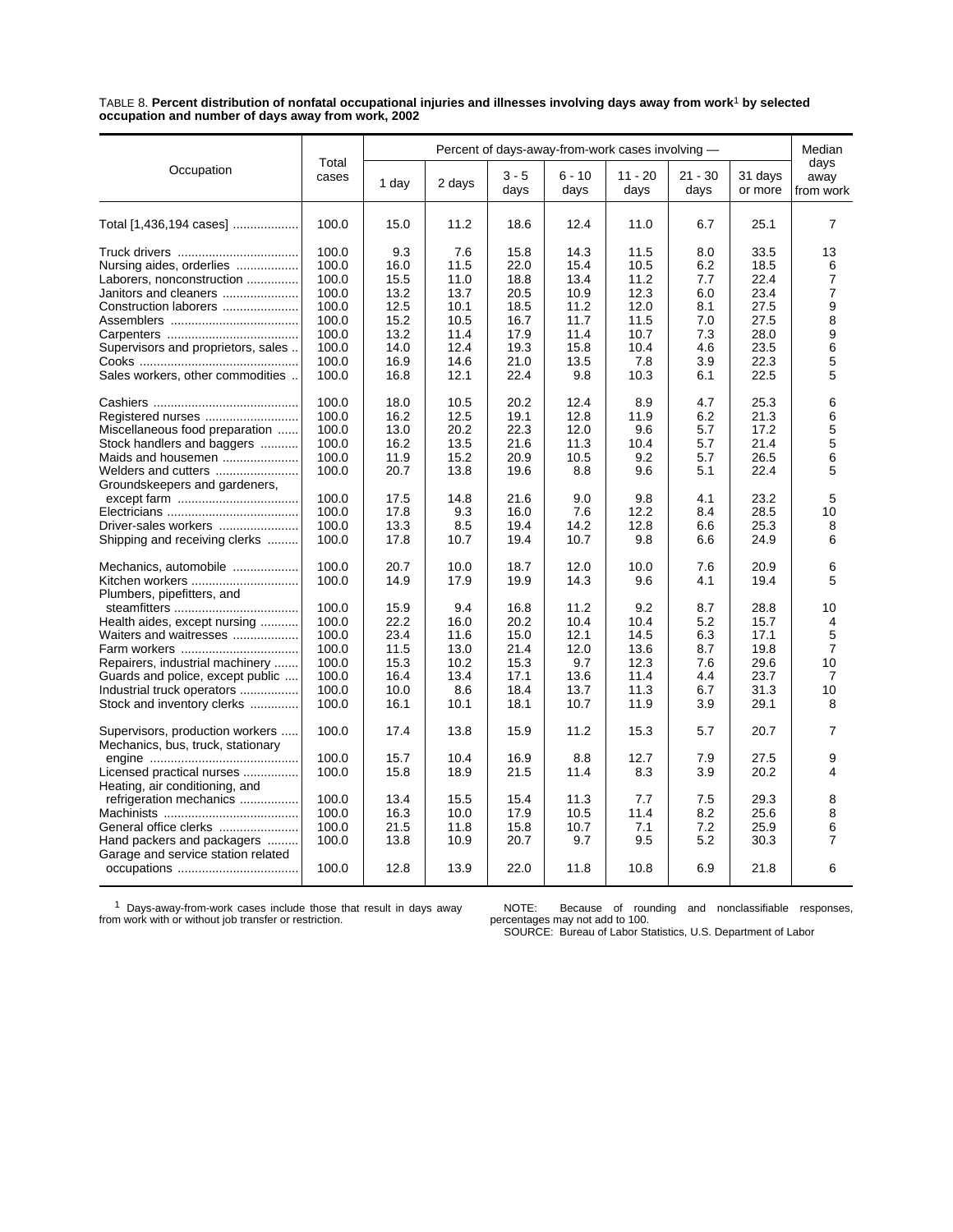TABLE 9. **Percent distribution of nonfatal occupational injuries and illnesses involving days away from work**1 **by selected injury or illness characteristics and number of days away from work, 2002**

|                                                                                                                                                                         | Total<br>cases                                                                                                             | Percent of days-away-from-work cases involving -                                                           |                                                                                                          |                                                                                                              |                                                                                                             |                                                                                                           |                                                                                                |                                                                                                            |                                                                                                              |
|-------------------------------------------------------------------------------------------------------------------------------------------------------------------------|----------------------------------------------------------------------------------------------------------------------------|------------------------------------------------------------------------------------------------------------|----------------------------------------------------------------------------------------------------------|--------------------------------------------------------------------------------------------------------------|-------------------------------------------------------------------------------------------------------------|-----------------------------------------------------------------------------------------------------------|------------------------------------------------------------------------------------------------|------------------------------------------------------------------------------------------------------------|--------------------------------------------------------------------------------------------------------------|
| Characteristic                                                                                                                                                          |                                                                                                                            | 1 day                                                                                                      | 2 days                                                                                                   | $3 - 5$<br>days                                                                                              | $6 - 10$<br>days                                                                                            | $11 - 20$<br>days                                                                                         | $21 - 30$<br>days                                                                              | 31 days<br>or more                                                                                         | days<br>away<br>from work                                                                                    |
| Total [1,436,194 cases]                                                                                                                                                 | 100.0                                                                                                                      | 15.0                                                                                                       | 11.2                                                                                                     | 18.6                                                                                                         | 12.4                                                                                                        | 11.0                                                                                                      | 6.7                                                                                            | 25.1                                                                                                       | 7                                                                                                            |
| Nature of injury or illness:<br>Sprains, strains<br>Bruises, contusions<br>Cuts, lacerations<br>Carpal tunnel syndrome<br>Chemical burns<br>Multiple traumatic injuries | 100.0<br>100.0<br>100.0<br>100.0<br>100.0<br>100.0<br>100.0<br>100.0<br>100.0<br>100.0                                     | 12.5<br>20.5<br>24.3<br>6.3<br>21.5<br>4.3<br>7.1<br>34.1<br>7.0<br>12.5                                   | 10.6<br>15.2<br>17.6<br>4.7<br>12.1<br>3.5<br>7.4<br>20.4<br>3.5<br>9.1                                  | 20.1<br>22.9<br>19.4<br>10.6<br>23.8<br>10.2<br>17.5<br>21.3<br>10.1<br>18.5                                 | 13.7<br>12.2<br>14.4<br>9.0<br>13.2<br>7.3<br>12.0<br>10.2<br>9.6<br>12.0                                   | 11.6<br>9.6<br>9.2<br>12.5<br>13.1<br>14.0<br>13.2<br>7.1<br>14.1<br>11.2                                 | 6.4<br>4.5<br>4.7<br>10.0<br>6.3<br>11.6<br>9.7<br>2.9<br>12.3<br>6.0                          | 25.1<br>15.1<br>10.4<br>46.7<br>10.1<br>49.1<br>33.2<br>4.1<br>43.4<br>30.7                                | 7<br>4<br>3<br>29<br>4<br>30<br>15<br>2<br>26<br>9                                                           |
| Part of body affected by the<br>injury or illness:<br>Upper extremities<br>Hand, except finger<br>Lower extremities                                                     | 100.0<br>100.0<br>100.0<br>100.0<br>100.0<br>100.0<br>100.0<br>100.0<br>100.0<br>100.0<br>100.0<br>100.0<br>100.0<br>100.0 | 35.5<br>43.5<br>16.6<br>11.7<br>9.6<br>12.5<br>16.7<br>11.1<br>19.5<br>20.3<br>12.5<br>9.3<br>13.4<br>17.3 | 19.8<br>22.6<br>11.7<br>10.5<br>7.7<br>11.5<br>11.8<br>7.2<br>12.8<br>14.9<br>9.7<br>8.1<br>11.5<br>10.7 | 19.3<br>19.3<br>17.6<br>19.3<br>15.6<br>21.0<br>17.9<br>14.9<br>21.6<br>18.6<br>18.6<br>15.0<br>19.9<br>21.2 | 10.1<br>7.8<br>12.2<br>13.4<br>12.0<br>14.3<br>12.1<br>10.0<br>14.0<br>12.9<br>12.5<br>12.2<br>11.9<br>12.8 | 5.8<br>2.4<br>8.2<br>11.6<br>10.8<br>11.1<br>11.5<br>12.8<br>11.2<br>11.1<br>11.8<br>12.3<br>10.8<br>12.6 | 2.5<br>1.4<br>6.2<br>7.2<br>7.0<br>6.2<br>6.7<br>8.6<br>5.1<br>5.9<br>7.5<br>8.7<br>7.4<br>9.8 | 6.9<br>2.9<br>27.5<br>26.3<br>37.4<br>23.4<br>23.3<br>35.4<br>15.8<br>16.2<br>27.4<br>34.4<br>25.1<br>15.6 | 2<br>2<br>$\overline{7}$<br>8<br>15<br>$\overline{7}$<br>$\overline{7}$<br>15<br>5<br>5<br>9<br>14<br>7<br>6 |
| Body systems<br>Multiple parts                                                                                                                                          | 100.0<br>100.0                                                                                                             | 21.0<br>13.6                                                                                               | 14.1<br>9.8                                                                                              | 19.8<br>16.4                                                                                                 | 11.7<br>11.4                                                                                                | 8.3<br>10.6                                                                                               | 3.7<br>6.3                                                                                     | 21.3<br>31.8                                                                                               | 4<br>10                                                                                                      |

See footnotes at end of table.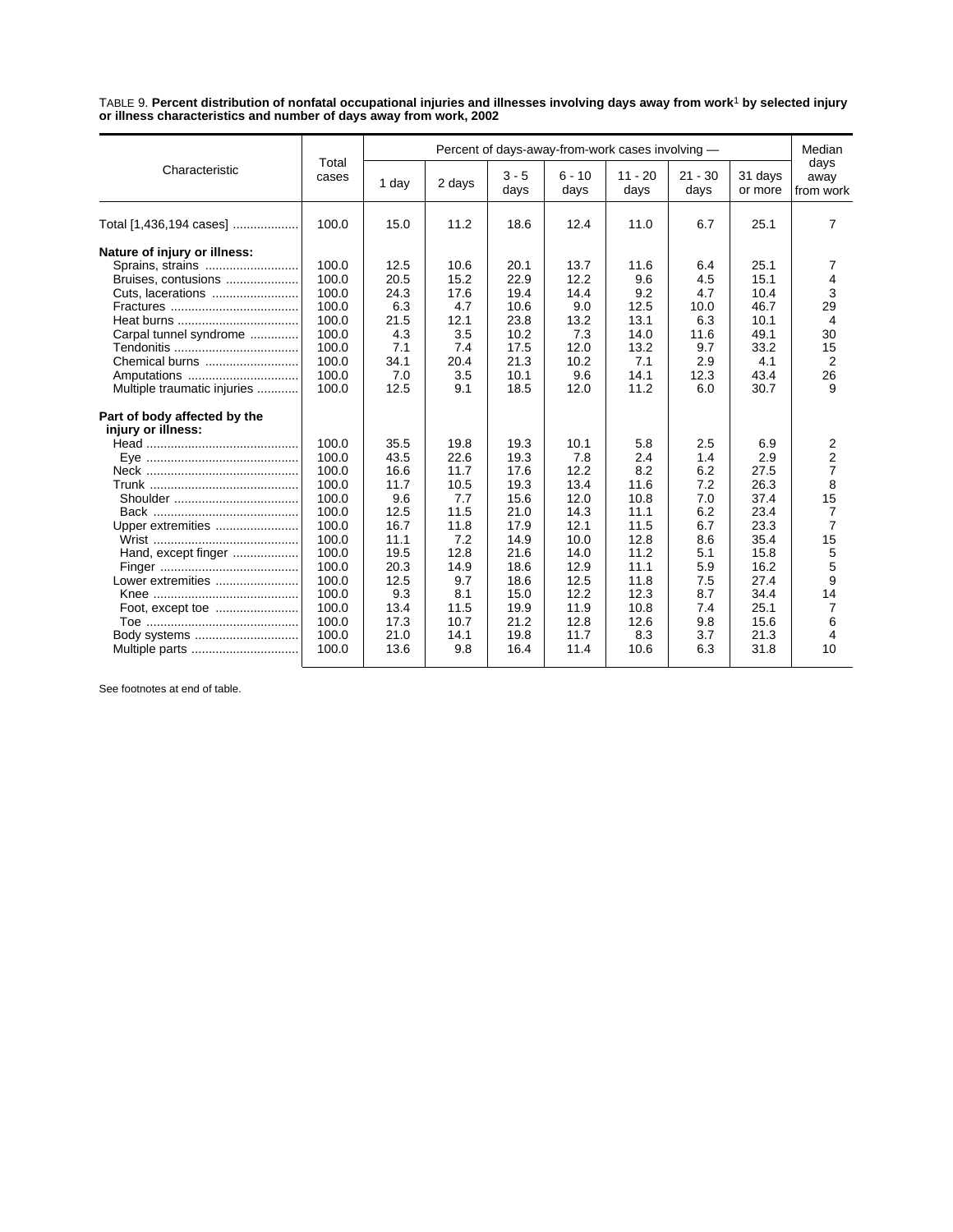TABLE 9. **Percent distribution of nonfatal occupational injuries and illnesses involving days away from work**1 **by selected injury or illness characteristics and number of days away from work, 2002** — Continued

|                               | Total<br>cases | Percent of days-away-from-work cases involving - |        |                 |                  |                   |                   |                    |                           |
|-------------------------------|----------------|--------------------------------------------------|--------|-----------------|------------------|-------------------|-------------------|--------------------|---------------------------|
| Characteristic                |                | 1 day                                            | 2 days | $3 - 5$<br>days | $6 - 10$<br>days | $11 - 20$<br>days | $21 - 30$<br>days | 31 days<br>or more | days<br>away<br>from work |
| Source of injury or illness:  |                |                                                  |        |                 |                  |                   |                   |                    |                           |
| Chemicals and chemical        |                |                                                  |        |                 |                  |                   |                   |                    |                           |
|                               | 100.0          | 29.1                                             | 19.2   | 22.9            | 9.5              | 8.7               | 3.4               | 7.2                | 3                         |
|                               | 100.0          | 13.8                                             | 11.3   | 19.6            | 13.5             | 11.3              | 6.8               | 23.7               | $\overline{7}$            |
|                               | 100.0          | 16.9                                             | 13.2   | 20.1            | 12.6             | 11.1              |                   | 18.1               |                           |
| Furniture and fixtures        |                |                                                  | 12.4   |                 |                  |                   | 8.2               |                    | 5<br>$\overline{7}$       |
|                               | 100.0          | 14.4                                             |        | 18.8            | 11.9             | 12.1              | 6.5               | 23.9               |                           |
| Parts and materials           | 100.0          | 15.4                                             | 11.0   | 18.9            | 12.6             | 11.2              | 7.3               | 23.6               | $\overline{7}$            |
| Worker motion or position     | 100.0          | 11.4                                             | 8.5    | 17.1            | 12.7             | 12.0              | 8.1               | 30.3               | 11                        |
| Floors, walkways, ground      |                |                                                  |        |                 |                  |                   |                   |                    |                           |
|                               | 100.0          | 12.1                                             | 9.7    | 17.1            | 11.2             | 11.2              | 6.8               | 31.9               | 10                        |
| Tools, instruments, and       |                |                                                  |        |                 |                  |                   |                   |                    |                           |
|                               | 100.0          | 20.2                                             | 14.8   | 19.8            | 12.4             | 9.1               | 5.9               | 17.9               | 5                         |
|                               | 100.0          | 12.1                                             | 10.3   | 17.4            | 11.8             | 11.5              | 6.3               | 30.5               | 10                        |
| Health care patient           | 100.0          | 14.9                                             | 12.7   | 21.2            | 16.6             | 11.0              | 5.6               | 18.1               | 6                         |
| Event or exposure leading to  |                |                                                  |        |                 |                  |                   |                   |                    |                           |
| injury or illness:            |                |                                                  |        |                 |                  |                   |                   |                    |                           |
| Contact with objects and      |                |                                                  |        |                 |                  |                   |                   |                    |                           |
|                               | 100.0          | 20.7                                             | 14.1   | 19.4            | 12.4             | 9.9               | 5.6               | 17.9               | 5                         |
|                               | 100.0          | 20.8                                             | 14.5   | 19.5            | 12.8             | 9.4               | 5.6               | 17.2               | 5                         |
| Struck against object         | 100.0          | 19.0                                             | 13.5   | 20.5            | 13.6             | 10.6              | 5.3               | 17.6               | 5                         |
| Caught in equipment or object | 100.0          | 15.5                                             | 11.8   | 18.4            | 11.0             | 12.2              | 7.4               | 23.7               | $\overline{7}$            |
| Fall to lower level           | 100.0          | 10.0                                             |        | 15.9            | 10.4             | 12.2              |                   | 36.6               | 14                        |
|                               |                |                                                  | 8.1    |                 |                  |                   | 6.8               |                    |                           |
| Fall on same level            | 100.0          | 14.0                                             | 10.9   | 17.8            | 10.8             | 10.3              | 6.7               | 29.5               | 9                         |
| Slip, trip, loss of           |                |                                                  |        |                 |                  |                   |                   |                    |                           |
| balance-without fall          | 100.0          | 13.6                                             | 10.5   | 20.0            | 13.0             | 11.4              | 7.0               | 24.6               | 7                         |
|                               | 100.0          | 11.8                                             | 10.6   | 19.3            | 13.5             | 11.9              | 7.2               | 25.7               | 8                         |
| Overexertion in lifting       | 100.0          | 12.1                                             | 10.6   | 19.8            | 13.5             | 12.6              | 7.3               | 24.0               | 8                         |
| Repetitive motion             | 100.0          | 7.2                                              | 5.2    | 12.3            | 10.0             | 13.1              | 9.1               | 43.2               | 23                        |
| Exposure to harmful           |                |                                                  |        |                 |                  |                   |                   |                    |                           |
| substances                    | 100.0          | 27.6                                             | 15.6   | 22.8            | 11.2             | 9.0               | 4.0               | 9.8                | 3                         |
| Transportation accidents      | 100.0          | 10.8                                             | 9.7    | 16.5            | 11.8             | 11.3              | 6.4               | 33.6               | 12                        |
| Fires and explosions          | 100.0          | 12.1                                             | 9.4    | 9.2             | 18.3             | 19.6              | 11.5              | 19.8               | 12                        |
| Assaults and violent acts by  |                |                                                  |        |                 |                  |                   |                   |                    |                           |
|                               | 100.0          | 16.6                                             | 13.9   | 19.7            | 12.0             | 14.6              | 4.9               | 18.2               | 5                         |

1 Days-away-from-work cases include those that result in days away from work with or without job transfer or restriction.

NOTE: Because of rounding and nonclassifiable responses, percentages may not add to 100. SOURCE: Bureau of Labor Statistics, U.S. Department of Labor